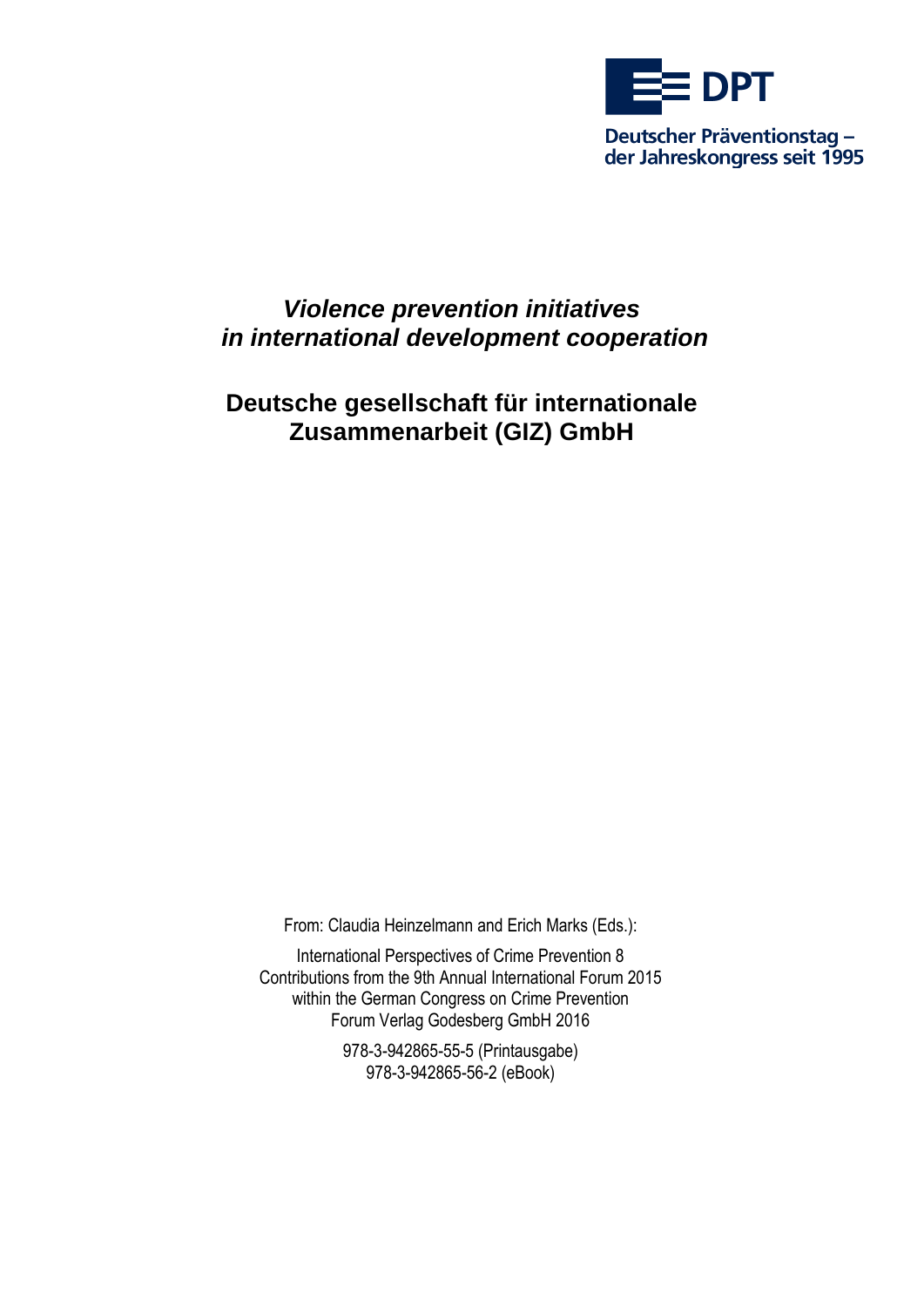# **Christine Brendel, Alejandro Christ, Christiane Erkens, Rubeena Esmail-Arndt, Tanja Kasten, Timm Kroeger, Philipp Kuehl, Christine Müller, Jens Narten, Marion Popp, Gerhard Schmalbruch, Tina Silbernagl, Sabine Wenz, Abdoulaye Zono**

# **Violence prevention initiatives in international development cooperation**

# **Experience gained by the Deutsche Gesellschaft für Internationale Zusammenarbeit (GIZ) GmbH**

With representatives of seven projects/programmes from Latin America, Africa and Asia, the Deutsche Gesellschaft für Internationale Zusammenarbeit (GIZ) GmbH took part in the German Congress on Crime Prevention in Frankfurt am Main in 2015 and gave an account of the wide-ranging experience it has gained in preventing violence among youth and against women in urban and municipal areas and at local, national and international level. Besides outlining the general challenges and approaches, this article cites specific case studies from international cooperation.

## *Challenges in global violence prevention*

The Universal Declaration of Human Rights assures all people the right to a life without violence. About half of the partner countries of German development cooperation are, however, afflicted by violence on their national territory or in sub-regions. Violence is partly a consequence of rapid urbanisation, which is why it particularly impacts megacities in Latin America, Africa and Asia, as well as large cities in the industrialised countries. Youth violence and organised crime pose new challenges for international cooperation.

Violence destroys the foundation for co-existence and mutual trust, but it also causes physical, emotional, social and material harm and incurs costs. Violence, conflicts and fragility severely impair national development prospects. Curbing violence is therefore essential for sustainable, inclusive social development.

Violence is, however, a very complex phenomenon. GIZ largely subscribes to the definition of violence as specified by the World Health Organization (WHO): 'The intentional use of physical force or power, threatened or actual, against oneself, another person, or against a group or community that either results in or has a high likelihood of resulting in injury, death, psychological harm, maldevelopment, or deprivation.' The definition includes interpersonal violence as well as suicidal behaviour and armed hostilities. It does not take systematic account of aspects such as institutionalised violence or the legitimate use of force by the state, but violence prevention measures do cater for these.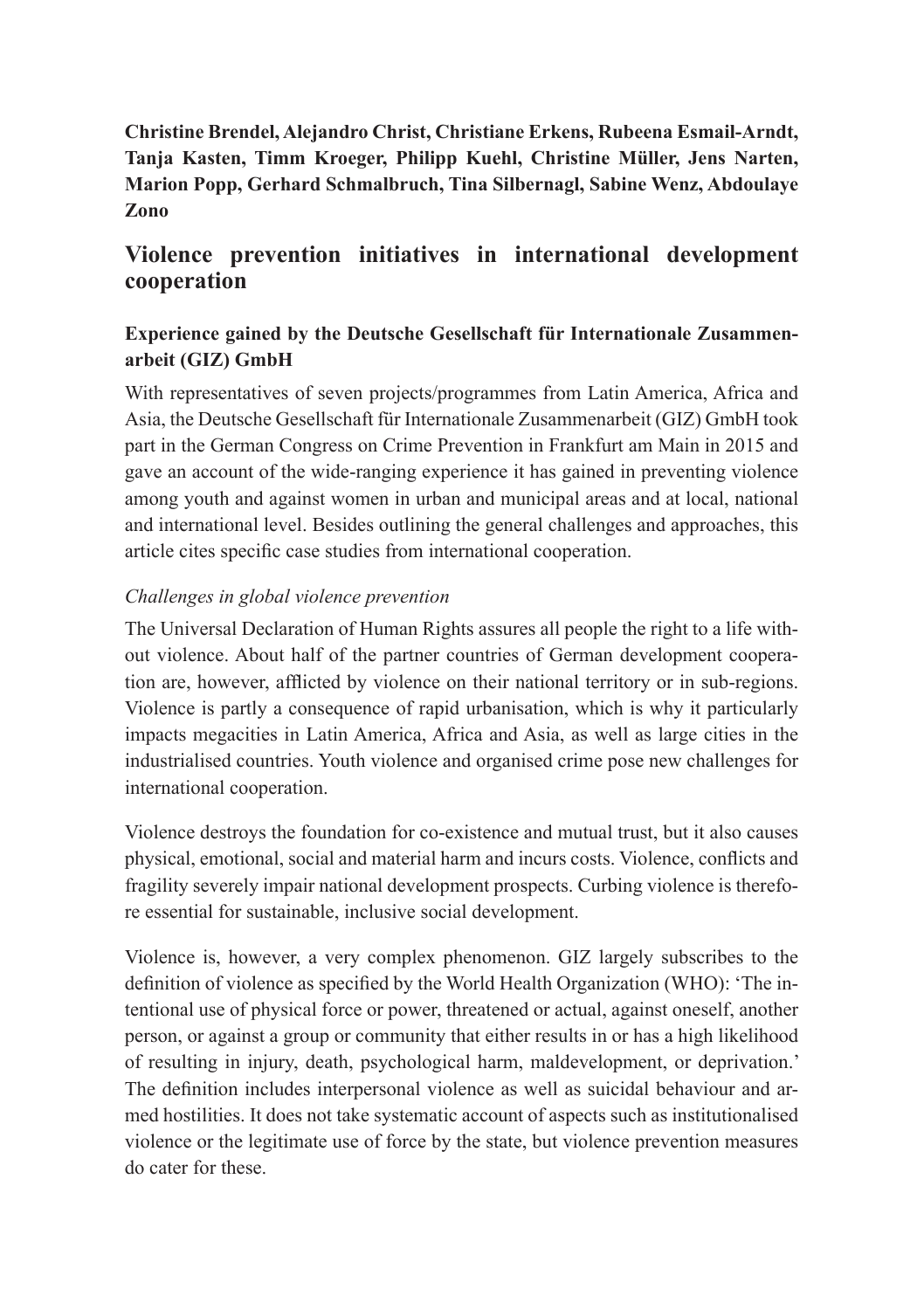#### *Initiatives in international and German development cooperation*

International cooperation attaches great importance to promoting interdisciplinary approaches in violence prevention: The World Bank's Cluster of Social Cohesion and Violence Prevention sees civilian security, strengthening community resilience and cooperation with the judiciary as making major contributions to preventing and reducing fragility. Under the Global Campaign for Violence Prevention (Plan of Action 2012-2020), WHO provides long-term support for exchanging information and upgrading and evaluating strategies, schemes and initiatives in comprehensive violence prevention. Since 1996, UN Habitat's Safer Cities Programme has been supporting multisectoral initiatives for violence prevention in 77 cities and 24 countries worldwide. The strategy paper drawn up by the German Federal Ministry for Economic Cooperation and Development (BMZ) in 2013, Development for Peace and Security, highlights the multifaceted, reciprocal effects of fragility, violence and conflict.

Development cooperation addresses both the institutional causes of violence in all its forms and also security, socio-political and regulatory aspects so as to deal with the attendant risk factors and strengthen protective factors with the aim of preventing and curbing violence.

## *Role of the Deutsche Gesellschaft für Internationale Zusammenarbeit (GIZ) GmbH*

As a federal enterprise, the Deutsche Gesellschaft für Internationale Zusammenarbeit (GIZ) assists the German Government (particularly BMZ, but also other commissioning parties) to achieve its international cooperation goals for sustainable development – in more than 130 countries throughout the world.

GIZ is engaged in many fields of activity – ranging from economic development and employment promotion, food security, health and basic education to environmental and resource conservation, climate change mitigation, statebuilding and democratisation, and, of course, the broad thematic cluster under review here: promoting peace and security, reconstruction and civil conflict resolution.

For the most part, GIZ is involved with primary and secondary prevention and combines measures in situational, social and institutional violence prevention. A central concern here is imparting abilities to resolve conflicts peaceably at all levels and advocate a culture of dialogue, drawing on traditional methods. This calls for overarching cooperation across various disciplines to be able to provide adequate advice and support for basic social service delivery, the inclusive participation of citizens in local development processes and the non-violent resolution of conflicts. Effective measures against violence must intervene at several levels and across disciplines. Strategies are based on a precise analysis of the causes of violence in a specific context.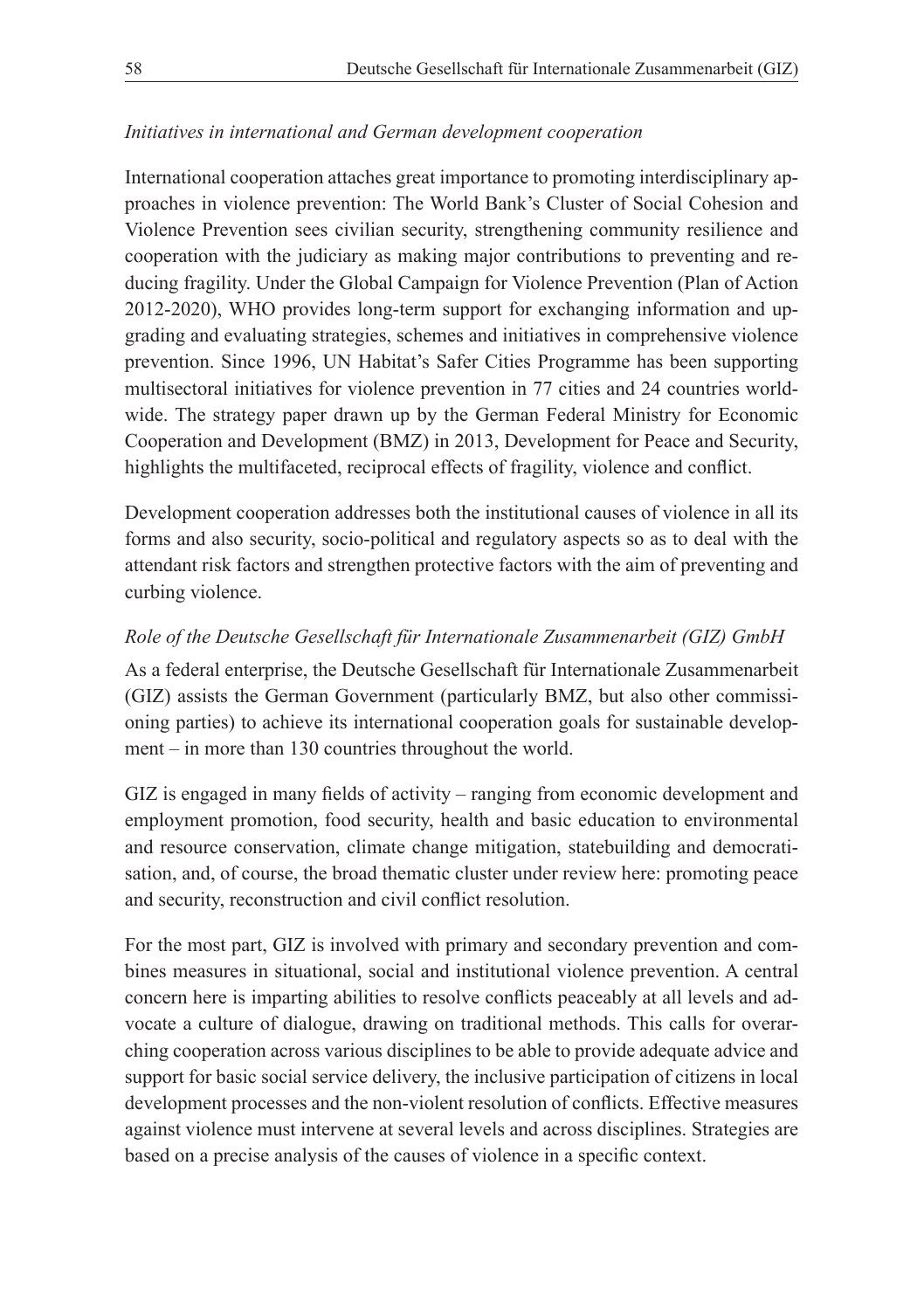GIZ advises partner governments in framing strategies for violence prevention and adheres to the principles of multipartiality, do-no-harm, inclusion and the humanrights based approach as an essential foundation for our work. It provides a variety of intersectoral services that can complement and be combined with each other:

Measures in situational violence prevention:

- Providing advice in devising inclusive urban development schemes to prevent violence
- Providing advice on renewing local social blackspots

Measures in social violence prevention:

- Setting up systems and networks for child protection and early assistance for particularly deprived and vulnerable parents and children
- Providing early-childhood education and care
- Advising educational actors in mainstreaming violence prevention measures in school and out-of-school educational institutions as a societal task (curricula development, teacher training, for example)
- Providing advice on systemic measures in youth violence prevention (e.g. training social workers, non-formal educational facilities for children and youth)
- Advising on campaigns to fight within family violence and violence against women

Measures in institutional violence prevention:

- Advising academic institutions in establishing violence research facilities
- Advising partner governments in drafting national strategies for violence prevention (urban, rural)
- Advising the design and adoption of inclusive local violence prevention policies
- Imparting methodological know-how in analysing risk factors to government and non-governmental institutions
- Providing advice on institutionalising mechanisms for non-violent conflict resolution (prevention councils, non-judicial settlement of disputes, dialogue mechanisms, transparency initiatives)
- Providing process advice in developing interministerial cooperation
- Providing advice on establishing protective mechanisms for women (protective and care services)
- Providing advice in setting and applying standards for the operations of security forces in discharging their protective and regulatory tasks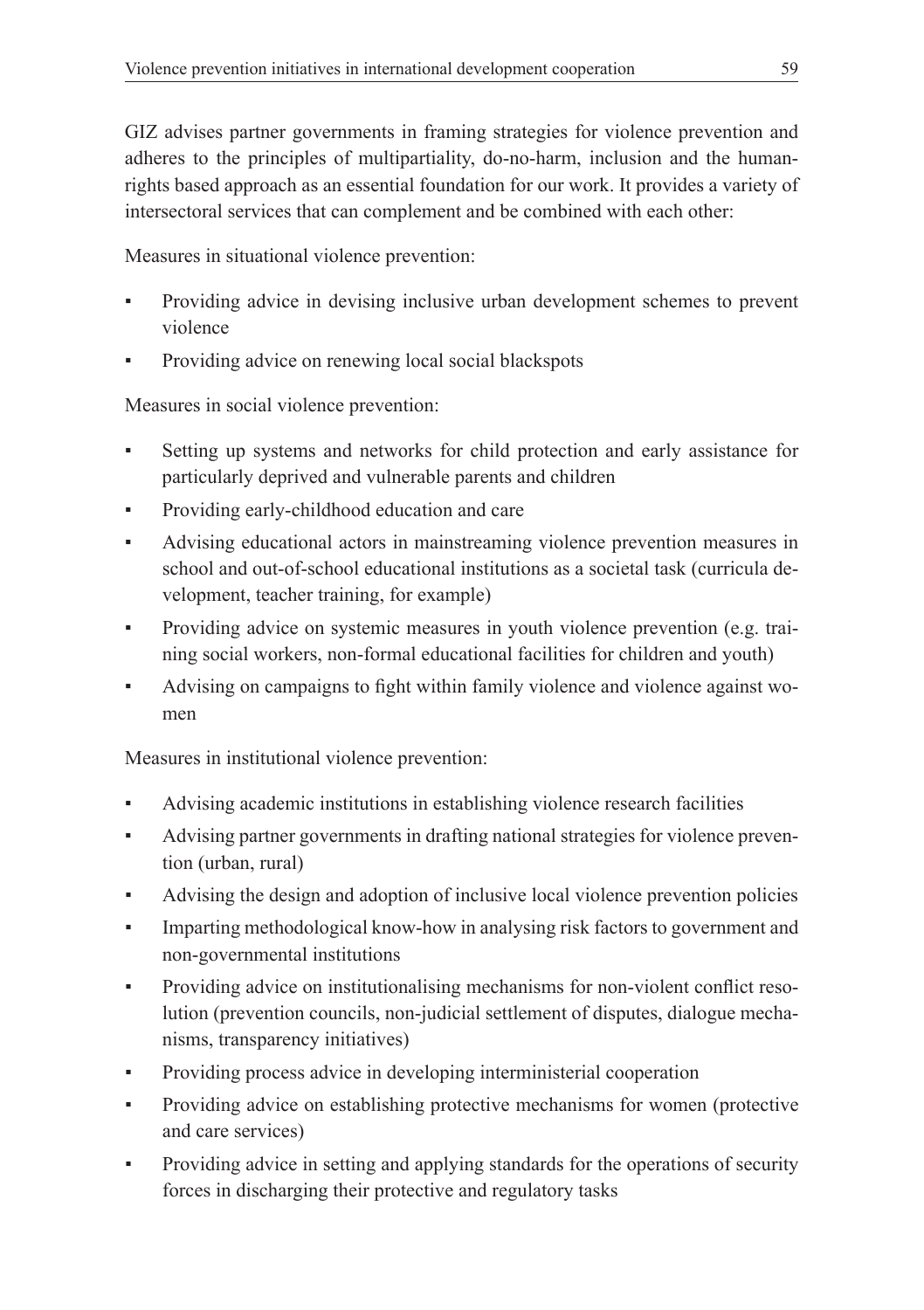- Assisting in police reforms (for instance, advice on framing de-escalation strategies for demonstrations, strengthening criminal police capacities, instruction on compliance with human rights standards during arrests and interrogations)
- Providing advice for judicial reforms to reduce the risk of relapse among violent offenders
- Providing advice on small arms control measures (for example, their registration, secure storage and controlled destruction)

GIZ has a broad portfolio in violence prevention, including programmes for youth violence prevention and civilian security, especially in Latin America, measures for the prevention of violence against women and girls in various countries of Latin America and Asia, and programmes focussing on the 'safe city' theme, such as in South Africa.

Below, we outline some GIZ initiatives and experience as presented in three topic boxes and two lectures at the 2015 German Congress on Crime Prevention:

# **Topic box I: Violence prevention: a global perspective – Key approaches and principles of violence prevention and urban safety in German development cooperation**

*The causes of violence are multifaceted and complex. This is why planning effective prevention calls for integrated approaches aimed at better combining the contributions of actors from various sectors and at different levels. In the face of the massive potential for violence in regions such as Africa, Asia and Latin America, establishing violence prevention as a communal task and not just leaving it to the police and the judiciary poses an enormous challenge. How can we bring the various actors together to find sustainable solutions? Here are some examples of experience gained from selected projects.* 

## *Violence prevention in South Africa*

Safe communities play a growing role as an issue in South Africa's development efforts. At national level, there are numerous policies, some of them progressive and far-sighted, that address the widespread phenomenon of violence and crime, but their implementation poses a challenge, above all for local authorities, which is why South Africa still numbers among the countries with a high crime rate.

Because much of South African society has been neglected and deprived of adequate social services for decades and due to persistent social challenges, such as the lack of prospects for young people, the breakdown of family ties and a segregated settlement policy, violence is still prevalent in the everyday life of many people. Recently published crime statistics recorded 17,805 murders in the country from April 2014 to March 2015. About 50% of deaths among youth aged between 15 and 24 are due to violence. The persistent high homicide rate is alarming, but even more disturbing is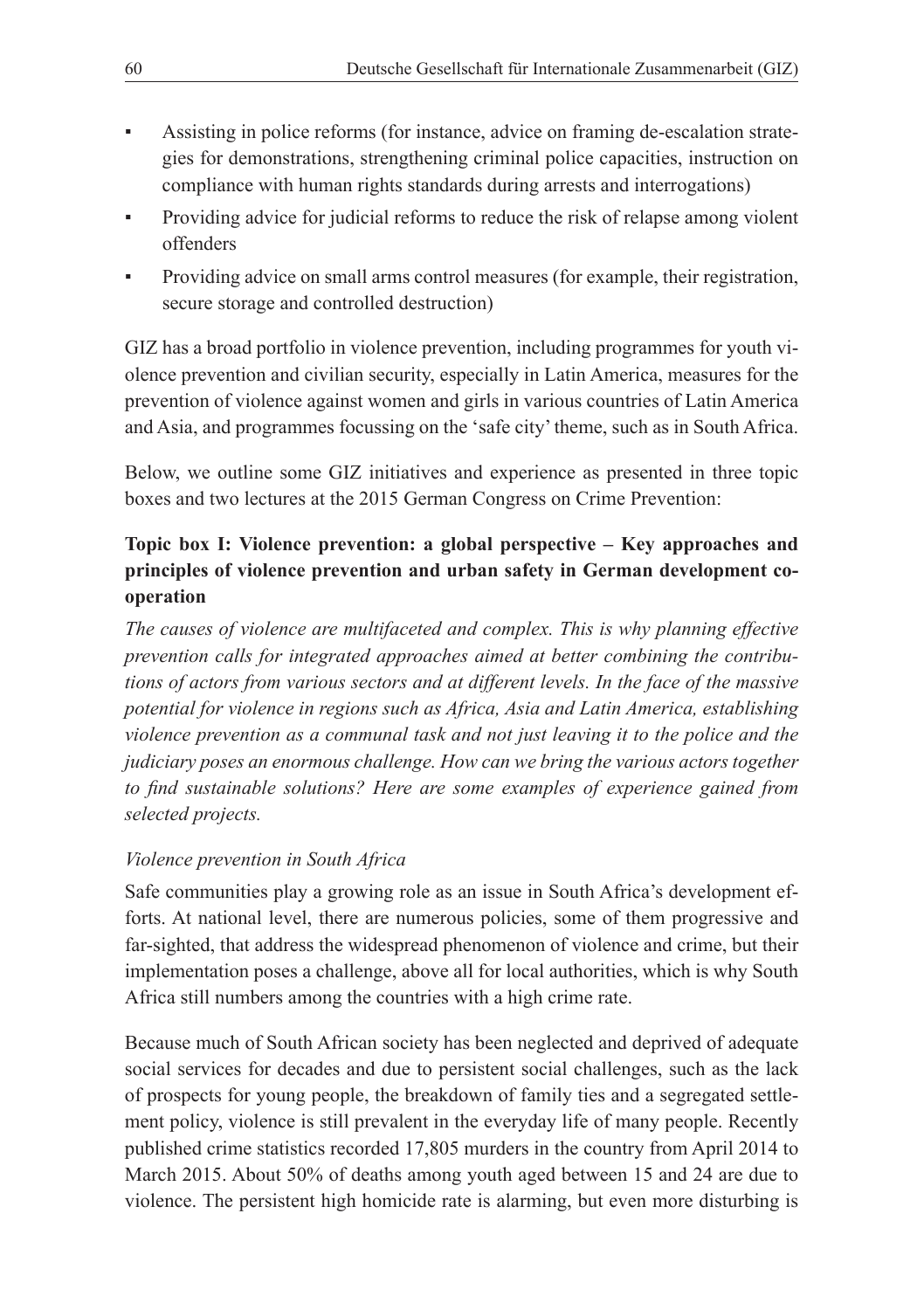that violence for the most part, that is in four out of five cases, occurs among people who know each other. Violence often erupts in social settings. It happens in families, between partners and among friends and acquaintances. Sexual and domestic violence is part of everyday life in many relationships, with women, children and youth particularly severely affected. All this points to deeply rooted social problems that can only be solved by taking a long-term and inclusive approach.

In response to this, since the beginning of 2012 GIZ has been implementing a project on behalf of BMZ in South Africa called Inclusive Violence and Crime Prevention (VCP). It focuses on preventing violence, because despite sound national strategies providing for integrated action and more prevention work, the main response to the violence problem in South Africa has in the past been repression. Neither strengthening police capacities nor imposing harsher penalties nor expanding the private security sector has improved the actual security of a large part of the population. On the contrary, it is now obvious that the problem of violence must be tackled at its roots.

As the causes of violence are multifaceted and complex, GIZ applies a so-called systemic approach in South Africa, which aims at better combining the contributions of actors from various sectors and at different levels. One of its central concerns is therefore to mainstream violence prevention as a communal task and not just leave it to the police and the judiciary. A particular focus is placed here on local municipalities, which play a key role in creating safe communities. The impacts of violence make themselves directly felt at local level in particular and the different challenges in individual municipalities call for diverse prevention initiatives. It is, however, local municipalities that most lack the requisite capacities to adequately carry out their ambitious mandate of creating safe communities. The project objective is therefore together with national and provincial actors to strengthen the operational capabilities of local authorities by demarcating roles and functions and allocating resources within the government system, for example, to enable them to implement national policies at municipal level. It also promotes cooperation between government and non-governmental actors and between metropolitan regions and governmental tiers, including via multisectoral exchange platforms, networking and joint learning and further training measures. Moreover, it seeks to strengthen youth engagement in community prevention work.

As initial success stories attest, South Africa is quite prepared to head in new directions. Together with partners, the project has set up new networks, such as a coordination platform for the metropolitan regions on the issue of urban safety or the online portal SaferSpaces (www.saferspaces.org.za) as an effective way to enhance the operational capabilities of relevant actors. In addition, it has helped to mainstream violence prevention in relevant government programmes, such as the inclusive Community Work Programme for job creation or in integrated development planning (IDP) by local municipalities. In connection with this, municipalities have also been assisted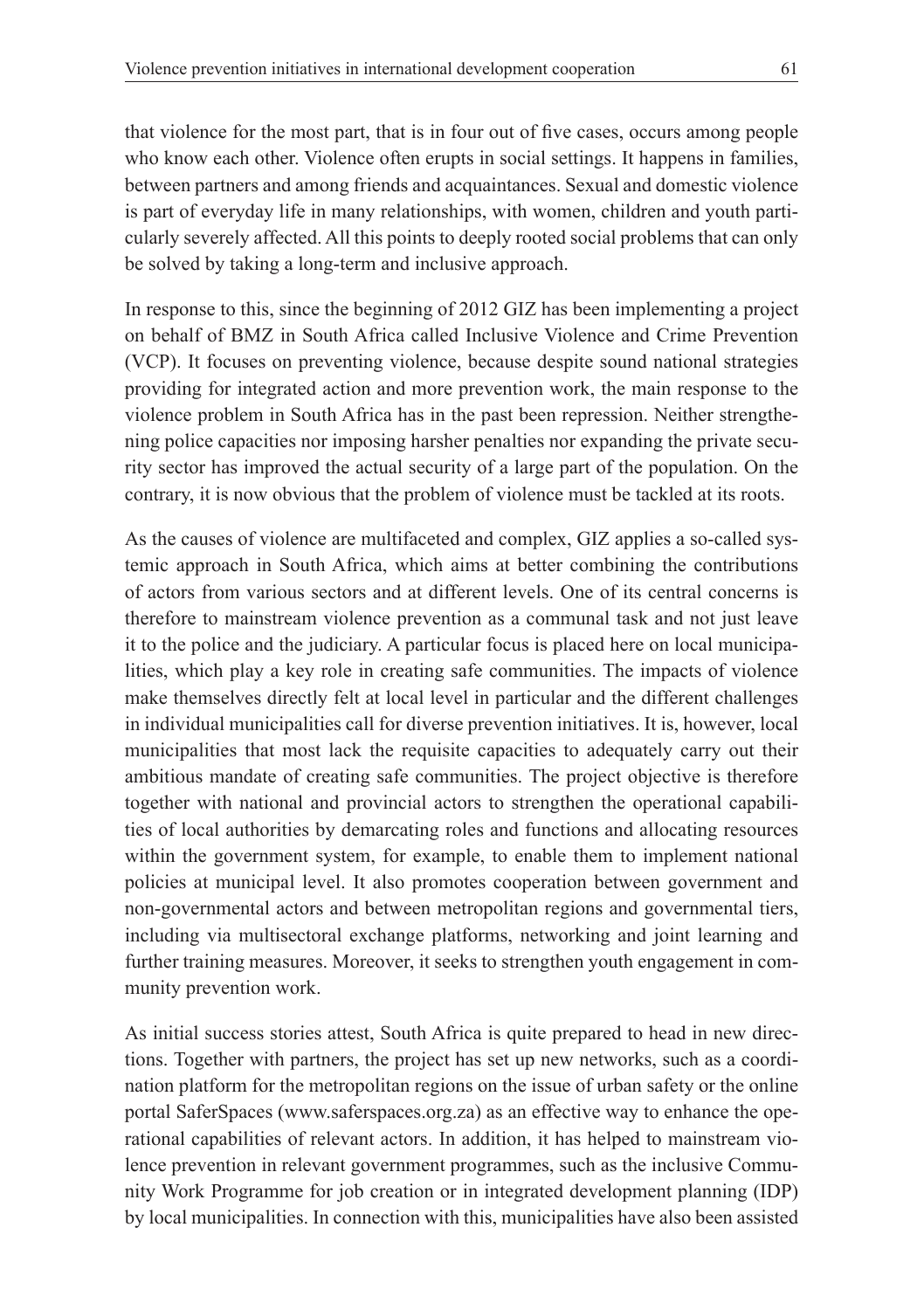in incorporating security to a greater extent in their local planning procedures and then carrying out specific measures together with civil-society actors. Practical activities here include participatory safety audits and the use of geographic information systems (GIS) to collect relevant information on local security and discuss this as part of civil dialogues. In the course of policy advice provision, violence prevention has also been assimilated into the new National Urban Development Policy and jointly implemented for demonstration purposes with partners. Moreover, the project has enabled more young people to engage in violence prevention in their communities. This includes training youth to raise awareness among their peers in schools and neighbourhoods and mobilise them in low-threshold prevention projects and simultaneously enter into dialogue with local municipal actors on their security needs. Using new media at events, the project has also managed to reach up to 2 million people, besides municipal and provincial authorities.

#### *Violence prevention in Central America*

Central America, and especially the countries of the so-called Northern Triangle, El Salvador, Guatemala and Honduras, is one of the most violent regions in the world. The violence takes different forms, involving youth in particular, at home and at school, for example, and in the local community and municipality. The causes of violence differ widely, ranging from fragile family and community relations to the influence of the international drug trade. Extreme violence brings about the social and economic isolation of large parts of the population and gives rise to marginalised urban districts lacking elementary social services.

There is still too little cooperation among government institutions in various sectors (security, youth, education and employment, for example) and between government and civil society and the national and local level, which hinders efforts to combat violence. Central American countries seldom share experience and good practices are hardly documented for application elsewhere.

The aim of PREVENIR is to enable regional, national and local actors to develop their prevention capacities and apply tools for improving their interdisciplinary cooperation in preventing and helping to reduce youth violence.

PREVENIR promotes cooperation among various sectors and government authorities, civil society and the private sector, so that these can develop and effectively carry out joint prevention approaches. For example, the programme provides advice on collaboration among national, departmental and local levels (multilevel approach) with the aim of supporting the localised implementation of prevention strategies and feedback of local experience to the national level.

It adopts a systemic approach to youth violence prevention and cooperates primarily with mediators and key contact persons who exert an influence on the lives of young people, which is why it also involves teaching staff and parents, for example.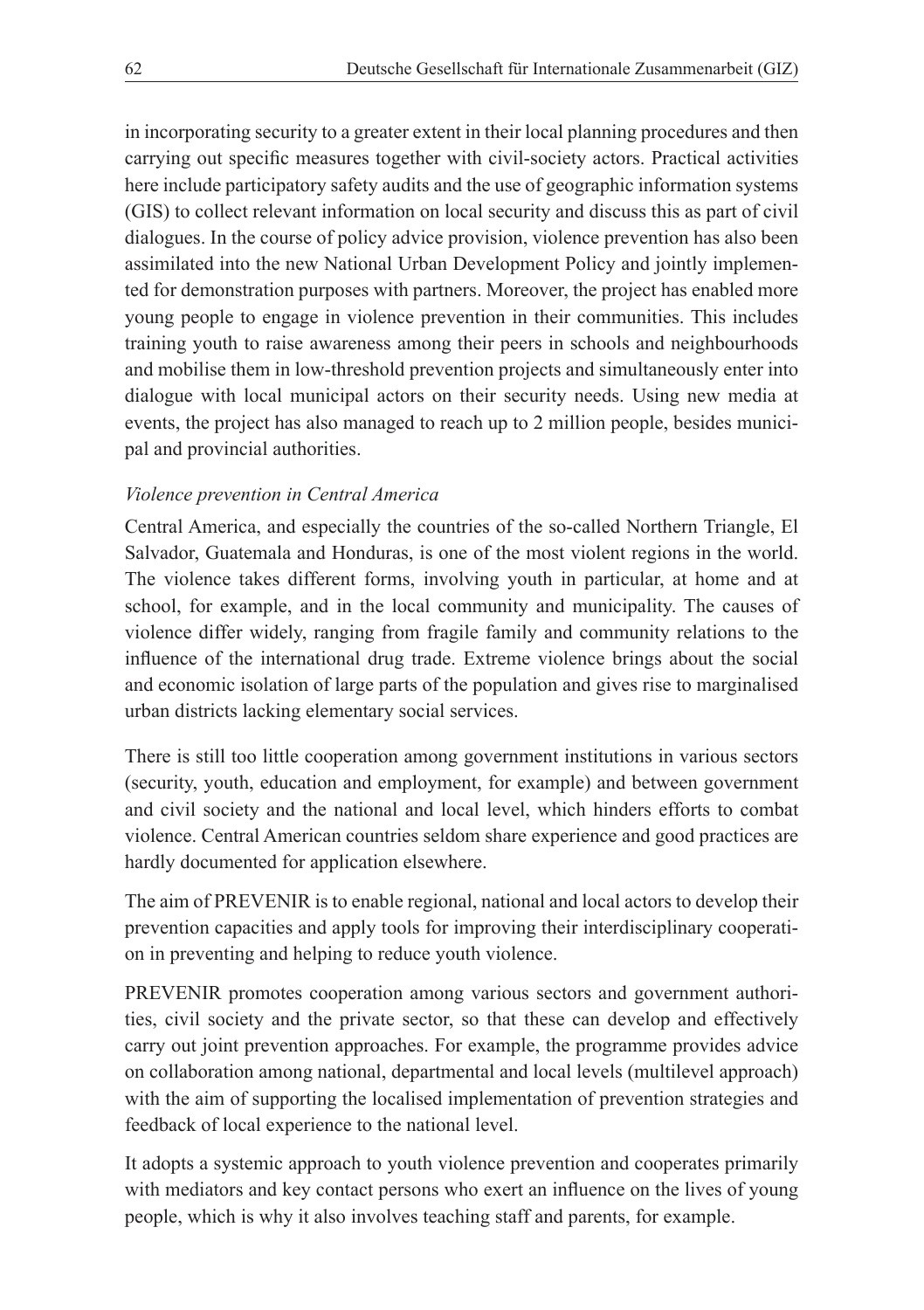In addition, PREVENIR concentrates on prevention methods that have proved effective (evidence-based approaches).

PREVENIR has three components:

- Municipal prevention strategies with youth participation
- Promoting the employability of socially disadvantaged youth
- Violence prevention in school and out-of-school education

The lead executing agency of the programme is the Secretariat General of the Central American Integration System (SICA), with PREVENIR helping to implement the Central American Security Strategy. On the one hand, PREVENIR conducts regional activities involving all eight SICA member states. On the other, at national level – in El Salvador, Guatemala, Honduras and Nicaragua – it collaborates with the respective security, education and labour ministries and police and youth institutions. At local level, it conducts measures in cooperation with municipal authorities, schools, youth networks and organisations and municipal associations.

PREVENIR also works with civil-society organisations engaged in violence prevention and companies. A particular focus is placed on cooperation with universities and other educational institutions seen as key actors for the sustainable institutionalisation of training measures instigated by the programme in the partner countries.

An educational measure for violence prevention (Miles de Manos) in schools has been developed and successfully tested at pilot schools (for details, see below in Topic box III). Overt physical violence among youth in these schools declined by 20% in six months. Communication has improved between teachers and pupils and learning and behavioural problems are solved in partnership. In 2014, Miles de Manos was introduced by the education ministries in Guatemala, Honduras, Nicaragua and El Salvador in another 160 schools and school networks.

With the support of PREVENIR, youth employment plans have been drawn up in selected municipalities. With the involvement of all relevant local actors, the programme succeeded in drafting 29 of these plans, which make up the strategic basis for allocating funds to the municipalities and selecting training courses. As a result, it has been able to tailor courses for youth to meet market needs and 5,200 young people have already received further training. A modular further training course for staff at mediator institutions has been designed and successfully carried out together with partner institutions to enable local actors to jointly frame and implement intersectoral prevention plans. Twelve mediator teams (251 individuals) have been further trained in El Salvador, Honduras and Guatemala, and two additional groups (59 individuals) are currently undergoing further training in Nicaragua. Thanks to further training in El Salvador and Honduras, multipliers have been able to set up prevention councils in 31 municipalities and are assisting them in successfully carrying out their prevention plans.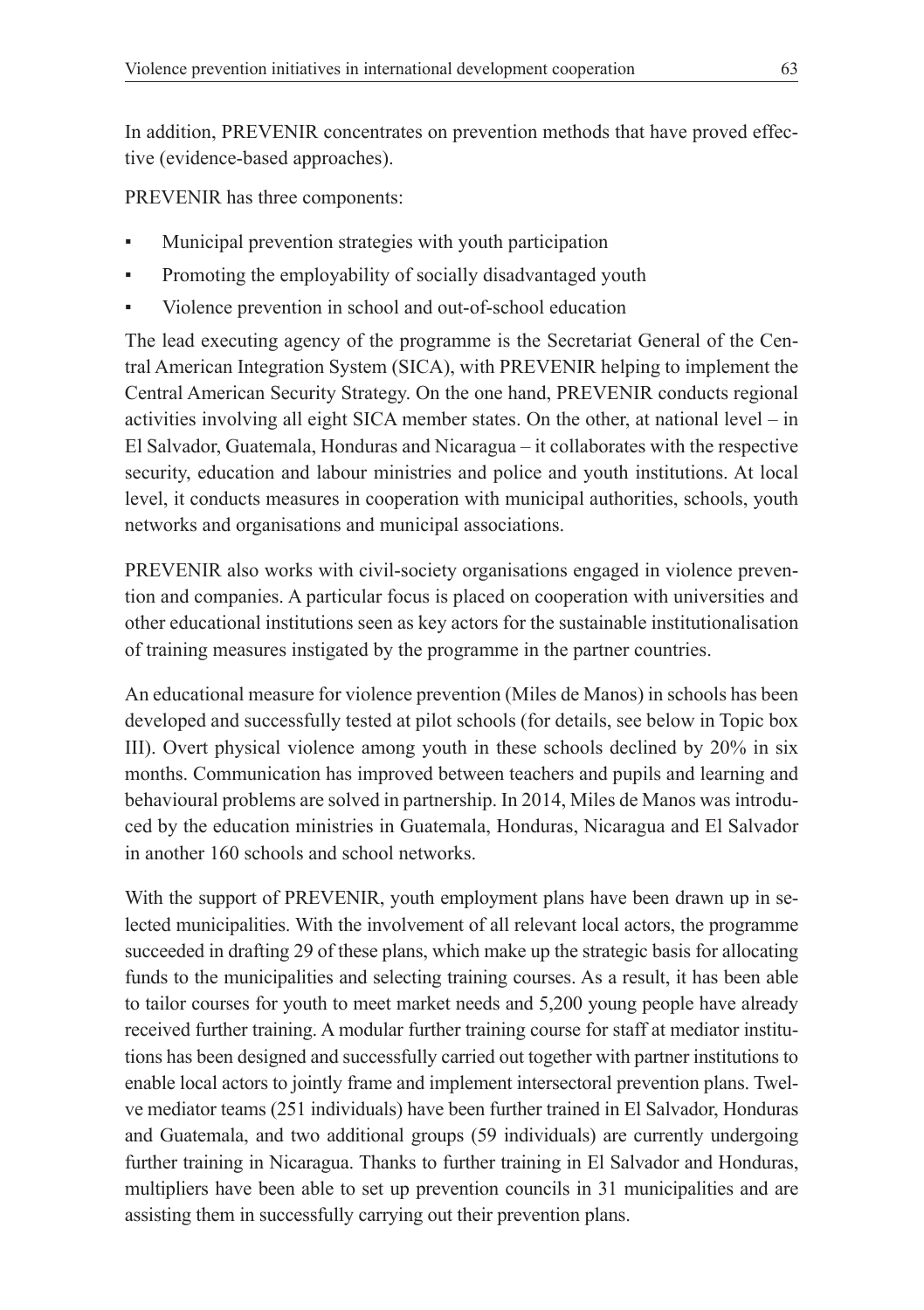#### *Violence prevention in Guatemala*

Apart from regional cooperation for violence prevention in Central America, the German Development Cooperation supports the implementation of an integrated programme for citizen security and transformation of social conflicts (abbreviated FO-SIT) in Guatemala. It aims at strengthening and interlinking public and civil society institutions and organizations as well as the corporate sector to promote non-violent approaches of conflict transformation, to share good practices, to increase transparency, inclusion and participation in local processes of social and economic development (e.g. by consultation and dialogue between mining or energy companies, state and local population) und to build capacities for prevention of social violence.

Since 2014, FOSIT supported the development and implementation of the *National Policy for Violence and Crime Prevention, Civil Security and Peaceful Coexistence*. At the same time, the programme intervenes on local and departmental level in Quiché, Baja Verapaz and Alta Verapaz. On departmental level, it strengthens coordination and capacity development for networks and actors engaged in violence prevention, while on local level pilot approaches for non-violent coping with social conflicts are taken into focus. This includes the support to the inclusive and participatory elaboration of prevention plans in 16 communities in the above mentioned departments, advice for transformation of social conflicts in the context of envisaged large public construction projects as well as the improved inclusiveness of existing networks for coordination of violence prevention activities through public and private actors.

# **Topic box II: Costs of violence against women, positive experience with prevention - including in Germany**

*In Peruvian companies alone, partner violence against women incurs immense losses of 70 million working days and USD 6.7 billion a year (3.7% of Peru's gross domestic product). One study in Germany estimates costs at EUR 36 billion. This shows that this is not just a grave public health problem and one of the most widespread violations of human rights, but also a serious, largely neglected, obstacle to national social and economic development, whose prevention is worthwhile in every respect. In our example from Peru, Ecuador, Bolivia and Paraguay, an exact figure can be placed on business losses due to partner violence.* 

The Declaration on the Elimination of Violence against Women defines violence against women as 'any act of gender-based violence that results in, or is likely to result in, physical, sexual or psychological harm or suffering to women, including threats of such acts, coercion or arbitrary deprivation of liberty, whether occurring in public or in private life.'

Due to its global scope and current relevance, this issue is a major and serious matter that also incurs costs for both the public and private sector. These costs are not,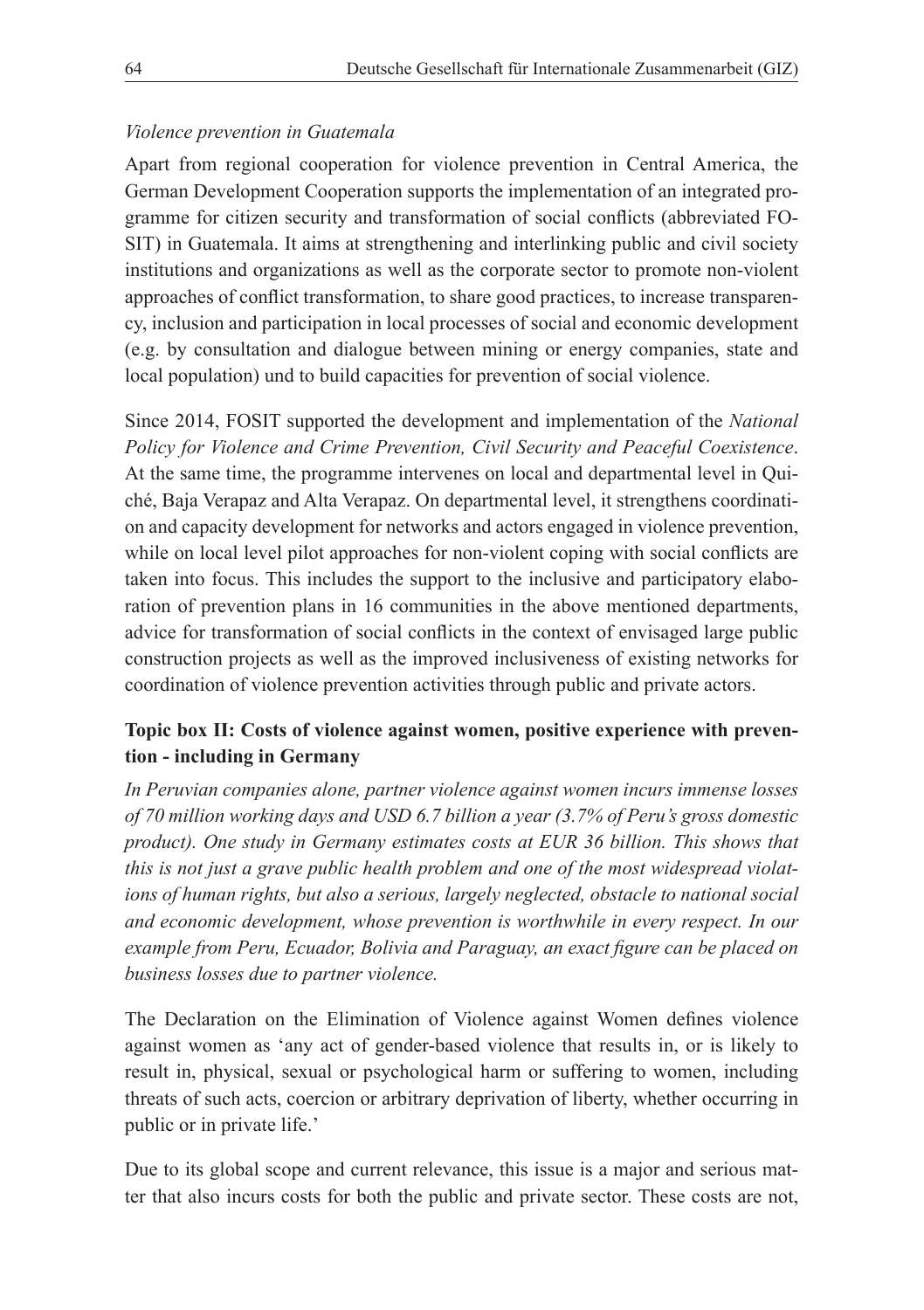however, confined to Latin America; they are also incurred in Germany. Based on large-scale studies in various countries, the aim of German development cooperation with its regional programme, Combating Violence against Women in Latin America (ComVoMujer), carried out by GIZ in Bolivia, Ecuador, Paraguay and Peru, was to provide scientific proof of the number of affected women of partner violence and to estimate the resulting follow-on costs. The results showed that businesses also pay a heavy toll, which projected onto the national level ranges between 3.1% and 6.4% of the respective gross domestic product. In response to these findings, over 100 enterprises supported by ComVoMujer/GIZ have already undertaken various measures to prevent violence against women.

The costs of all kinds of violence for low-income and middle-income countries amount to 11.16% of global GDP. Of these, 47% is accounted for by violence against women in couple relationships, 38% by child abuse, 13% by interpersonal violent crimes and 2% as a consequence of collective violence (wars and terrorism). Depending on country, the annual costs of violence against women range between USD 1 billion and USD 25 billion. Various sectors must bear these enormous costs. Violence against women not only constitutes a violation of human rights with individual consequences (such as impaired quality of life for women, impoverishment, increased vulnerability to illness or early death), but also gives rise to higher government expenditure for the judiciary and the health and education sectors as well as costs for the economy (less economic growth and lower productivity).

The International Labour Organization (ILO) estimates that working hours lost due to violence and stress make up approximately 1% to 3.5% of gross national product, which, as we shall see, comes short of the actual figure. An Australian study proved that an average 39% of costs resulting from acts of violence are borne by companies, while the criminal offenders account for only 15%, not to forget violent employees, who pose an in-house security problem and whose employment harms the firm's reputation.

To raise awareness among businesses of how important it is to take measures to prevent violence against women as part of their corporate social responsibility (CSR), ComVoMujer decided to carry out a nationwide, representative study on the issue in Peru in cooperation with the University of San Martín de Porres (USMP).

This was conducted by the Faculty of Administrative Sciences and Human Resources at USMP. It adopted a descriptive research design with structured interviews to ascertain the prevalence of partner violence against women in medium-sized and largescale enterprises and its effect on work performance and business productivity.

More CSR measures have been carried out to address violence against women in Peru as a result of the findings, but they have also awakened keen interest in other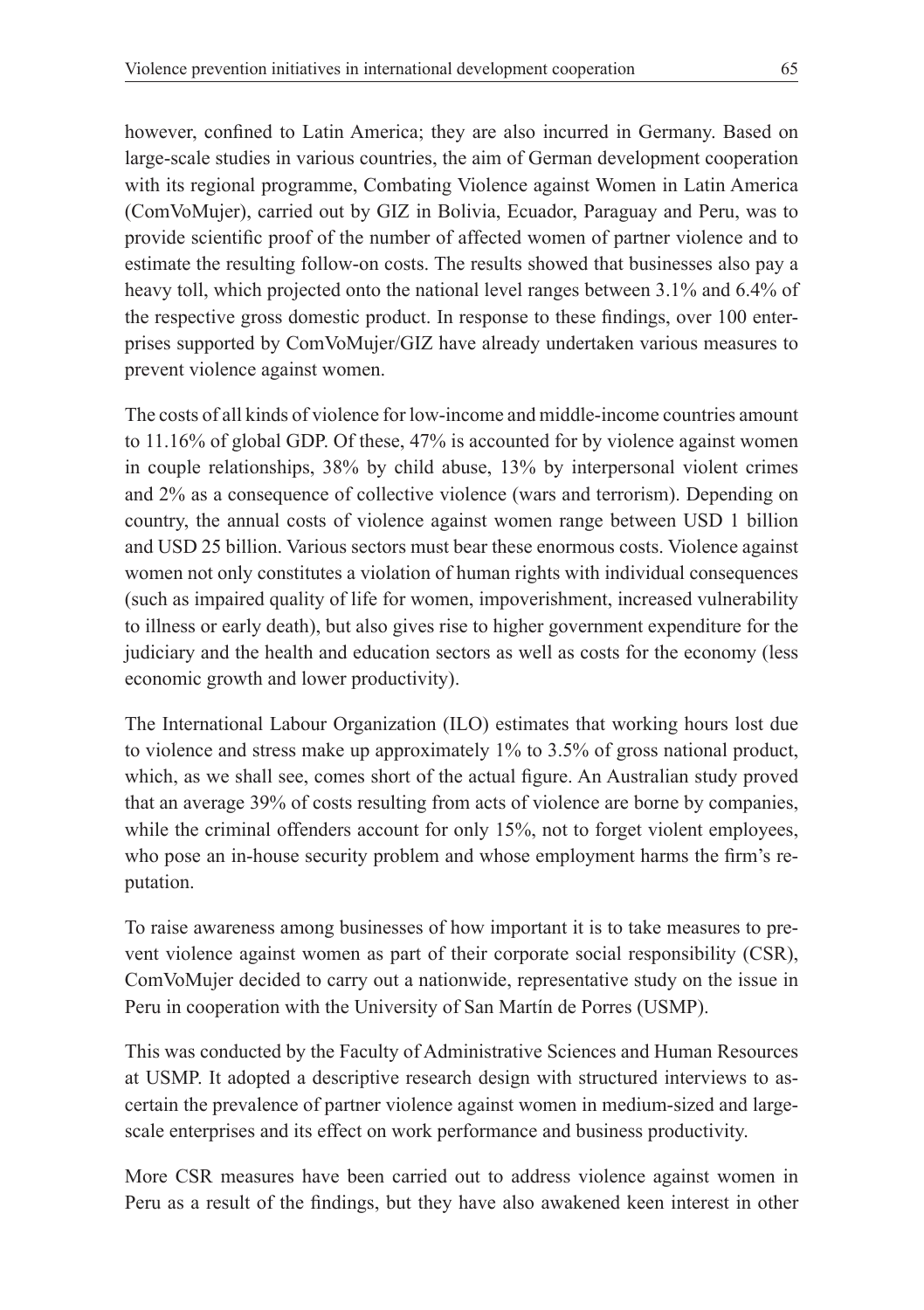partner countries of the programme, so that national studies have been conducted in Bolivia and Paraguay as well. In Peru, interviews were conducted with 1,309 female and 1,881 male employees in 211 enterprises from the services, trade, production and transport/infrastructure sectors in the five most economically advanced cities (Lima, Cuzco, Iquitos, Puno and Juliaca). Data from national surveys was also taken into account. Estimated losses for businesses came to almost USD 7 billion, 3.9% of national GDP.<sup>1</sup> In 31 medium-sized to large-scale private enterprises from the financial, insurance, information and communication service sectors as well as trade and production in Bolivia, a total of 7,343 employees (2,705 women and 4,638 men) were surveyed. The costs incurred totalled nearly USD 2 billion for Bolivian businesses, equivalent to  $6.5\%$  of GDP.<sup>2</sup>

In Paraguay, 3,491 women and 3,966 men were surveyed in 25 firms from the services, trade and industry sectors. Losses for Paraguayan enterprises amounted to USD 891 million, equivalent to 3.9% of national GDP.3

These studies were the first of their kind anywhere, not only in the region. They are based on primary data and the interviews were not just carried out with women, but also with their male colleagues. This way, they were able to examine previously under-researched aspects, such as presenteeism, workplace accidents and also the male perspective.

In Germany incidentally, the costs of violence against women are estimated to total as much as EUR 36 billion.

It is important to stress here that these studies 'only' look at partner violence and no other forms of violence against women. If all forms of violence were to be taken into account, the costs would be even higher. The consequences of violence include physical and emotional injury, so that the women very frequently fall ill and suffer from work disabilities, resulting, for example, in unpunctuality, absenteeism, presenteeism or the replacement of personnel. This is not confined to women suffering from violence, however: Perpetrators and witnesses also cause losses in working hours. These incidents ultimately impair business productivity.

The study outcomes have led to responses and measures for preventing violence against women in different sectors: After Peru, the cost study was initially also carried out in Bolivia and then Paraguay with the involvement of the Ministry for Women's

<sup>1</sup> The complete study is available for download at: http://star-www.giz.de/fetch/9X00rbogg001PQPW09/ giz2014-0387de-costos-violencia-mujeres-empresas-peru.pdf or an executive summary at: http://www. giz.de/de/downloads/giz-2013-de-gewalt-u-finanziellen-folgen-peru.pdf (German only)

<sup>&</sup>lt;sup>2</sup> An English summary of the study is available at the following link: http://info.comvomujer.org.pe/catalogocomvo/productoscatalogos2015/56\_ComVoMujer\_Executive Summary\_Violence against women and its financial consequences for businesses in Bolivia\_BO\_2015 (2).pdf

The study is currently in the process of being finalised.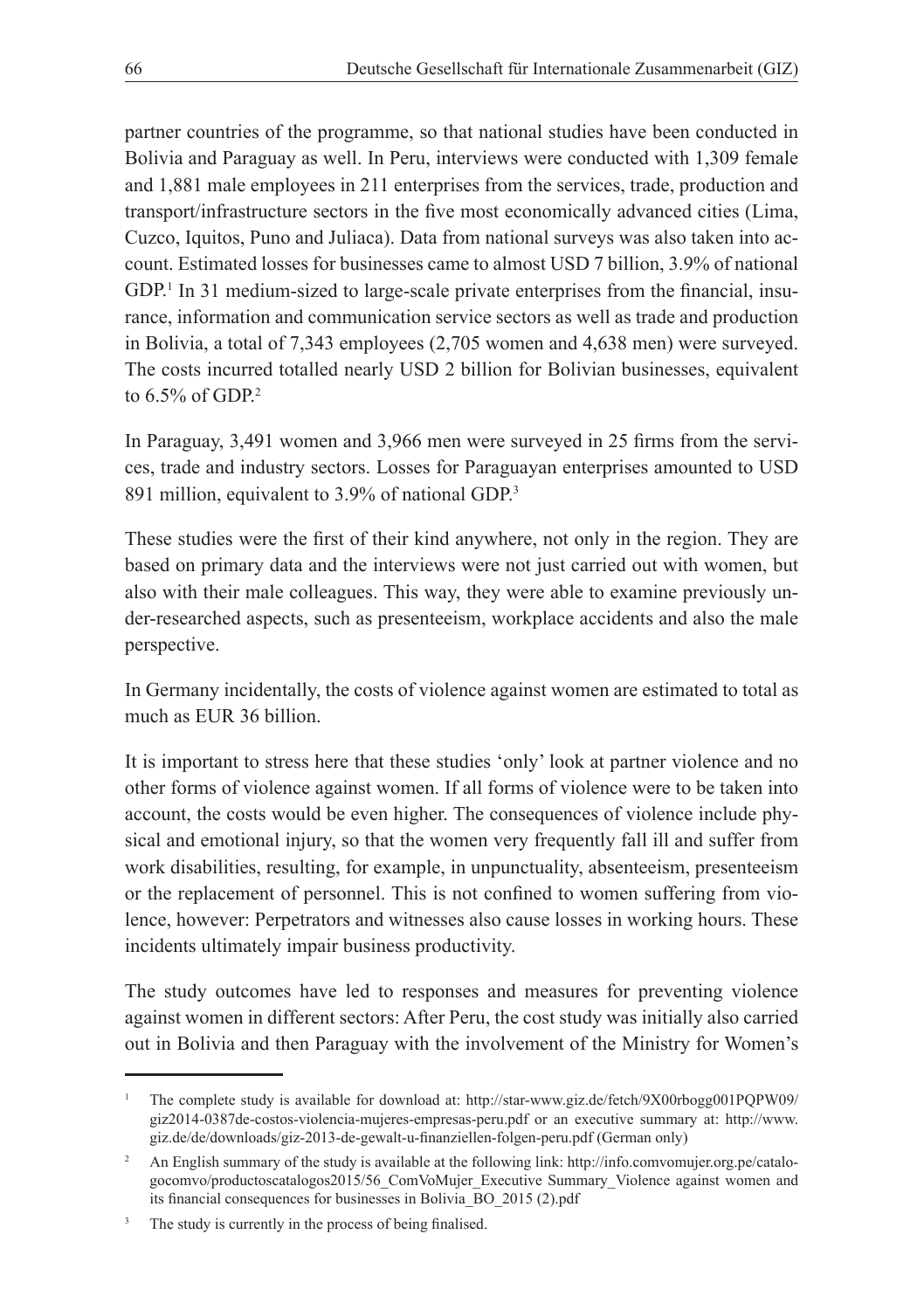Affairs. In the public sector, the Peruvian Ministry of Women and Vulnerable Populations has introduced an accreditation certificate entitled 'Safe Business - free from violence and discrimination against women'. A national study has also been commissioned on the topic of violence among female owners of small and micro enterprises. A completely new research discipline has arisen in the academic sector. The methodology was transferred from Peru to Bolivia and Paraguay and interest in the findings has grown worldwide. For example, the study was presented at the 23rd conference of the International Association for Feminist Economics in Ghana and the 48th annual assembly of the Latin American Council of Management Schools (CLADEA) in Brazil. The National University of Ireland has also voiced interest in adopting parts of the methodology to conduct similar surveys in African and Asian countries.

The evidence and the figures have convinced the private sector: Within five years, direct cooperation has taken place with more than 100 enterprises, and indirectly with over 400.

In Guatemala, the FOSIT programme has taken up the approach of ComVuMujer and advised local community organizations on the implementation of the anti-violence campaign 'Letters from Women'. Between other measures this contributed widely to make violence against women a public issue on local level and to initiate a debate on a topic which had been characterised beforehand by silence. Local business owners and governmental services agreed to place the sealed boxes for receiving the anonymous letters from women on their premises. In 6 months 647 letters were received comparting different forms of violence and aggression against women of all ages at home as well as in the public domain. The analysis of the anonymous letters showed that around 80% of the violent acts related to domestic violence. The campaign led to recommendations of women groups for the improvement of local violence prevention policies.

#### **Lecture: From the field: Border security from a development cooperation perspective (Police programme)**

*Years of armed hostilities, weak government institutions and legal uncertainty are part and parcel of everyday life for the populations in many African countries. Since 2008, GIZ has been providing support in setting up (restoring) police capacities in adherence to rule-of-law principles. A priority of police work in West Africa is the prevention of cross-border crime. To prevent illegal migration, drug smuggling and human trafficking and possibly even identify and capture potential terrorists, border security forces have to operate reliably and effectively. A balance must, however, be struck here between effective control and the free flow of border traffic to prevent trade from coming to a standstill. Is biometric identification enough? Is there a need to apply more robust forms of control? Does the civilian population in a border region play an important role or does it pose a risk?*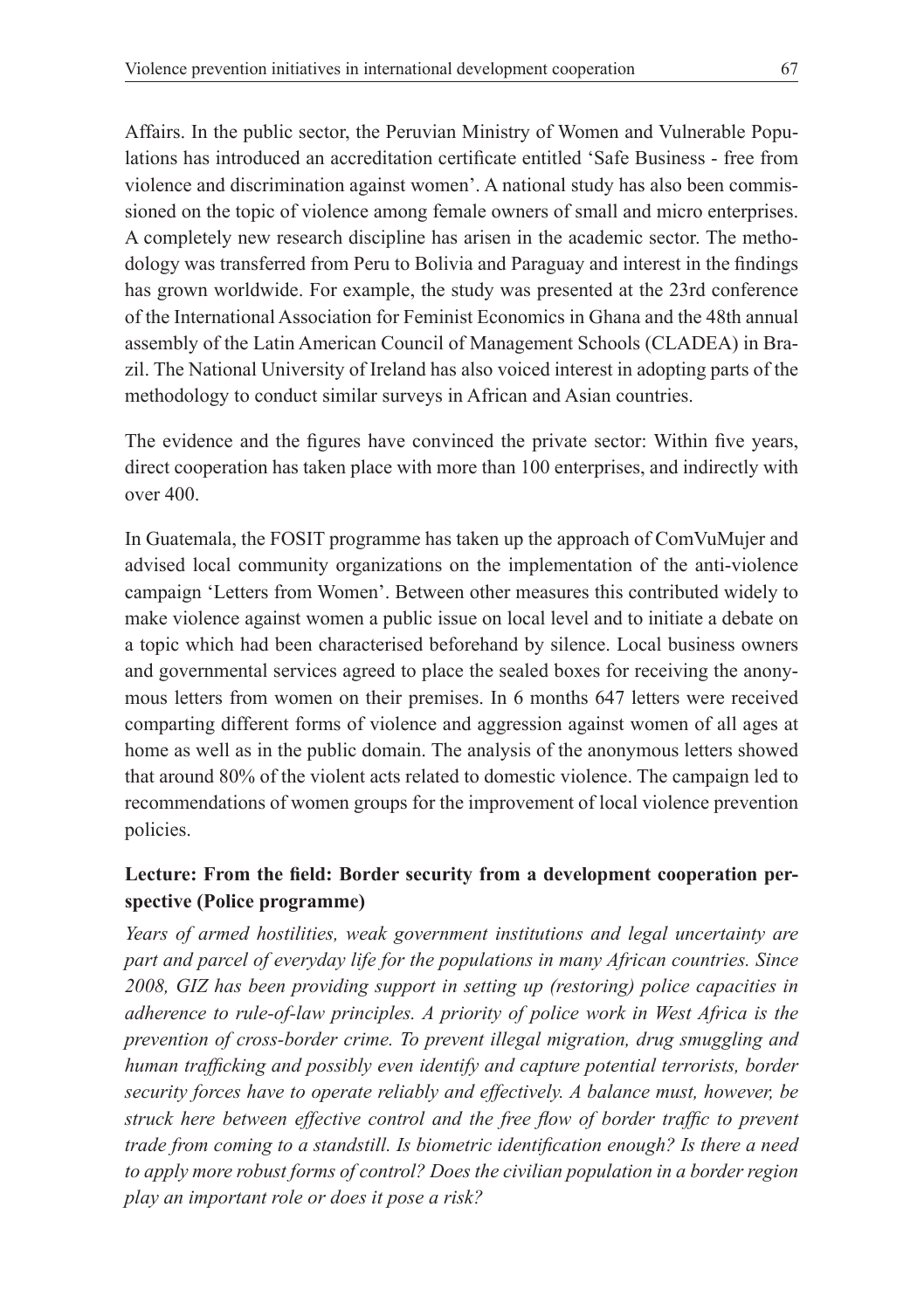Due to years-long armed conflicts and weak government institutions, populations in many African countries frequently live in a climate of violence and legal uncertainty. It is the responsibility of states to ensure the security of their citizens. The security sector and especially the police force are, however, often not or insufficiently capable of coping with this task. Police institutions are poorly staffed and underequipped and many police officers are insufficiently trained and prone to corruption. Additional cross-border problems then often completely overstretch the capabilities of police institutions in developing countries. Another frequent problem is the insufficient institutionalisation of human rights and rule-of-law principles. Instead of a protective force, the population therefore often perceives the police as more of a threat. In these cases, guaranteeing (reinstating) security and the rule of law requires the support of the international donor community.

The objective of the Police Programme Africa is to support police forces to improve their professionalism, motivation and effectiveness so that they can ensure a safe environment for their citizens and also set a good example in respect for human rights. To do this, the programme strengthens the capacity of national police institutions, especially in post-conflict countries, supports civilian security institutions in finding joint solutions to regional problems and strengthens the police components of the African Union (AU), its regional peace brigades and peacekeeping missions. The Police Programme cooperates directly with the AU Commission, the respective commissions of the regional peace brigades and national police authorities and ministries for internal security in the partner countries. Moreover, it collaborates with the police missions of the European Union and the United Nations (UN) and coordinates with other international and civil-society actors.

To achieve this objective, the programme adopts three main approaches:

- organising and advising on strategic and operational processes of change in institutions, departments or individual units of national police institutions;
- providing comprehensive support for developing professional capacities in further training: from framing a strategic design for a training institution to conducting and financing training courses;
- carrying out equipment and construction measures to lay the foundation for effective police operations and improve working conditions.

Together with the police in Niger, Mauritania and Chad, the programme largely concentrates on three intervention areas: improving police border management, strengthening forensic capabilities and upgrading training capacities. A focus is placed here on setting up cooperation platforms in the West African countries to exchange knowledge and information.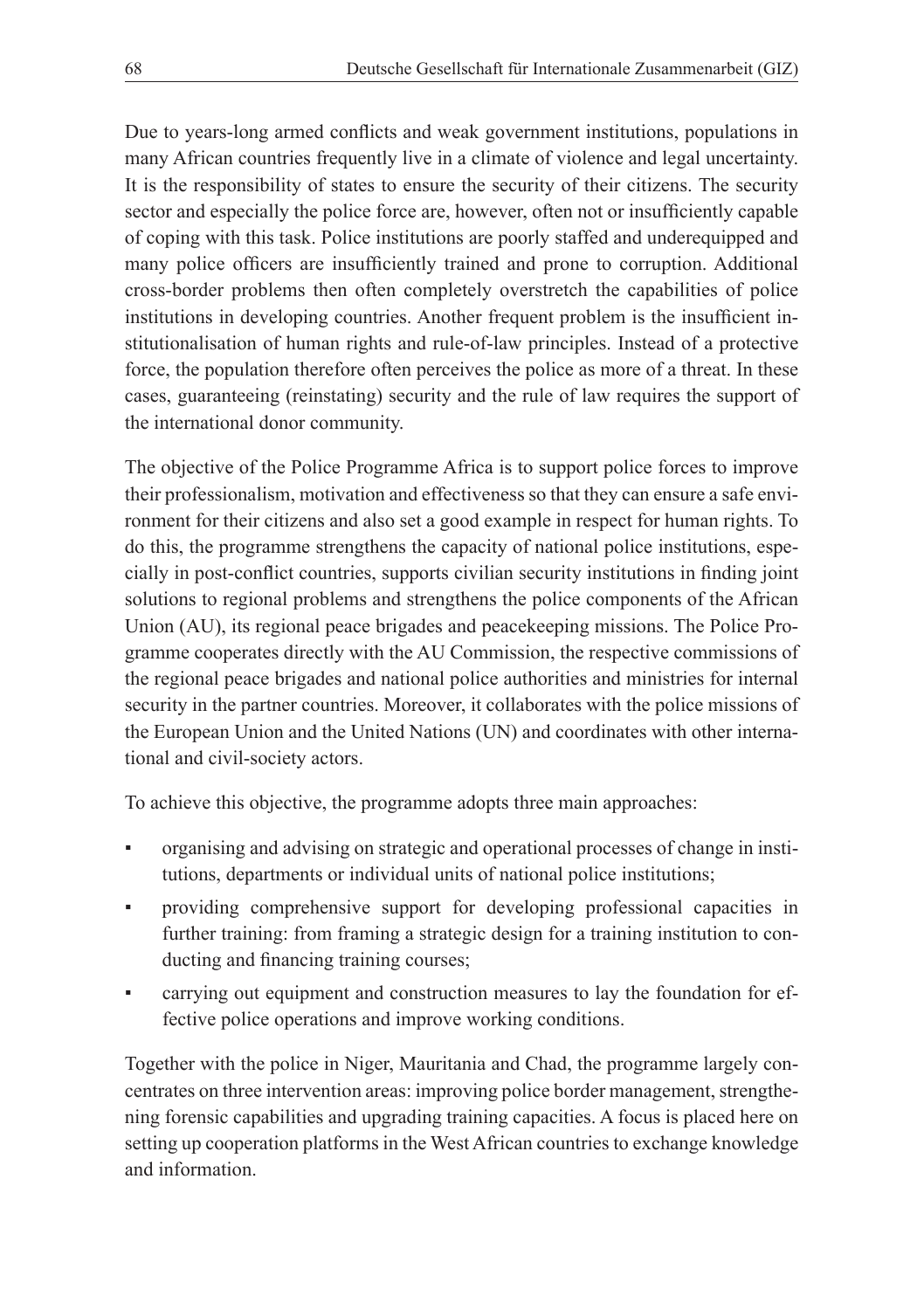# *Case study: Chad*

After decades of armed hostilities between Muslim groups in the North and Christian groups in the South, the political climate in Chad has stabilised since 2010, but due to destabilisations in neighbouring countries the national security situation remains tense. The civil wars in Libya, Sudan and the Central African Republic have resulted in an ongoing influx of refugees, displaced persons and their livestock herds. On top of this, terrorist organisations, such as al-Qaeda in the Islamic Maghreb and Boko Haram in Nigeria, pose a significant threat to national political stability and socioeconomic development.

While security in Chad has been improved by new and more strictly regulated border posts that control goods and livestock imports and the entry of persons, escalating disputes over resources due to the ongoing influx of refugees is placing mounting pressure on security institutions.

The police in Chad has very limited ability to discharge its responsibility for ensuring the security of the population. It is poorly equipped and officers are often insufficiently trained. There is virtually no police infrastructure, particularly in rural areas. The programme objective here is therefore to enable the national police in Chad to better guarantee the security of the population.

Improving border security is a central aspect of the Police Programme in Chad. Infrastructure measures, such as the construction of a new border station in N'Djamena, are carried out in compliance with modern standards in border management and with the human rights of refugees and migrants. The present building work at Chad's most heavily used border crossing is a major measure to help better stem illicit cross-border activities by smugglers and terrorist organisations (such as Boko Haram). The construction work is accompanied by basic and further training in border management. Police officers receive further training in detecting forged documents, information technology, codes of conduct and English.

# *Case study: Niger*

The Republic of Niger is a landlocked fragile state in one of the most politically volatile regions on the African continent, which places a constraint on its development potential. The West African nation has to struggle with particularly large challenges in terms of security.

On the one hand, the conflicts between the Niger Government and the population groups fighting for autonomy, the Tuareg in the North and the Toubou in the East of the country, remain largely unsettled. On the other, the 5,700 kilometres of external border cannot be adequately secured, and so Niger has increasingly become a transit country for refugees from sub-Saharan Africa, but also for arms and narcotics. Islamist terrorist organisations operating in the region, such as al-Qaeda in the Islamic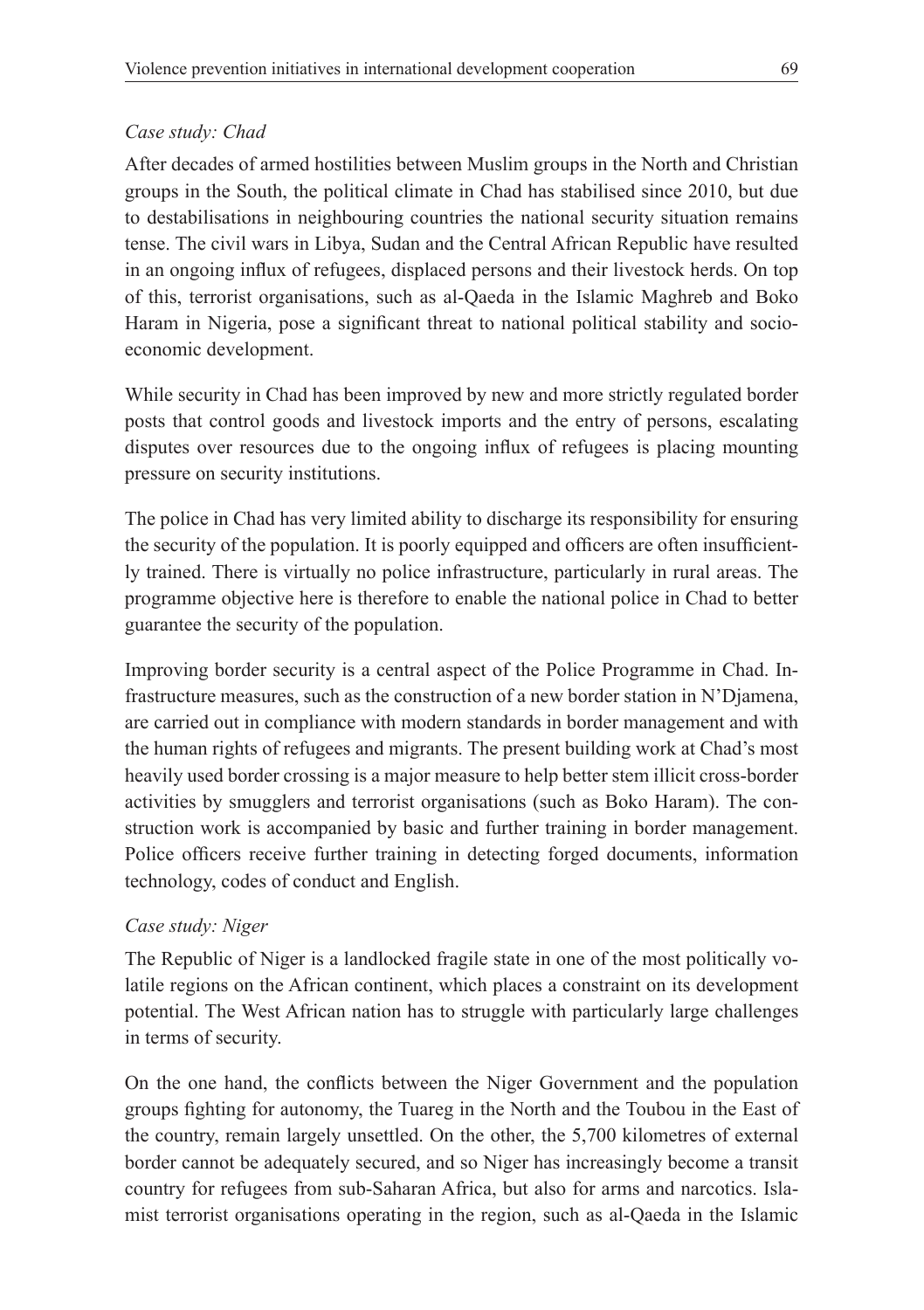Maghreb (AQIM), Ansar Dine in Mali or the Nigerian Boko Haram, pose a special threat to future security, and the conflicts in Libya and Mali have exacerbated the security situation.

The police in Niger is hardly able to cope with these challenges and cannot assure the safety of the population nationwide. It lacks adequate personnel and physical resources to be able to conduct professional police operations.

The objective of the Police Programme in Niger is to enable the national police force to better cope with its tasks, secure the borders and prosecute cross-border crime. It conforms with the national security policy and the European Union's Sahel Strategy. Project measures are planned and carried out in close consultation with international donors in Niger.

Together with the national partner, police border posts are being built at the frontier with Nigeria for the proper management of border traffic. A central police vehicle repair shop is also being reconstructed in the capital Niamey. The measures are complemented by special training courses for police officers in border policing tasks.

Measures in forensics and suspect identification are aimed at building competencies and resources to ensure that evidence is properly secured for use in a court of law so that criminal cases are brought in compliance with rule-of-law principles.

## *Case study: Mauritania*

The security situation in Mauritania has worsened in recent years due to religious radicalisation, the spread of al-Qaeda in the Islamic Maghreb (AQIM) and the crisis in the neighbouring country of Mali. Added to this is the growing burden posed by the large number of West African migrants. The Mauritanian Government is keen to control the desert and border regions, which are also major drug and human trafficking routes. As a key government executive body, however, the police lacks adequate personnel, operational capacities and strategies. It is only partly able to regulate border traffic.

The Police Programme collaborates closely in Mauritania with other national and international actors, so that measures for improving security reinforce each other. It strengthens the capacity of the national police force by providing advice, conducting further training measures and procuring material and equipment. Border security measures concentrate on constructing border posts, installing modern equipment and conducting training for border officials.

Five border posts are now fully operational: One border station has been built and together with four others has been fitted out with special equipment, for checking and recording identity papers, for example. Police officers deployed there took part in IT courses. The construction of two additional border posts is reaching completion.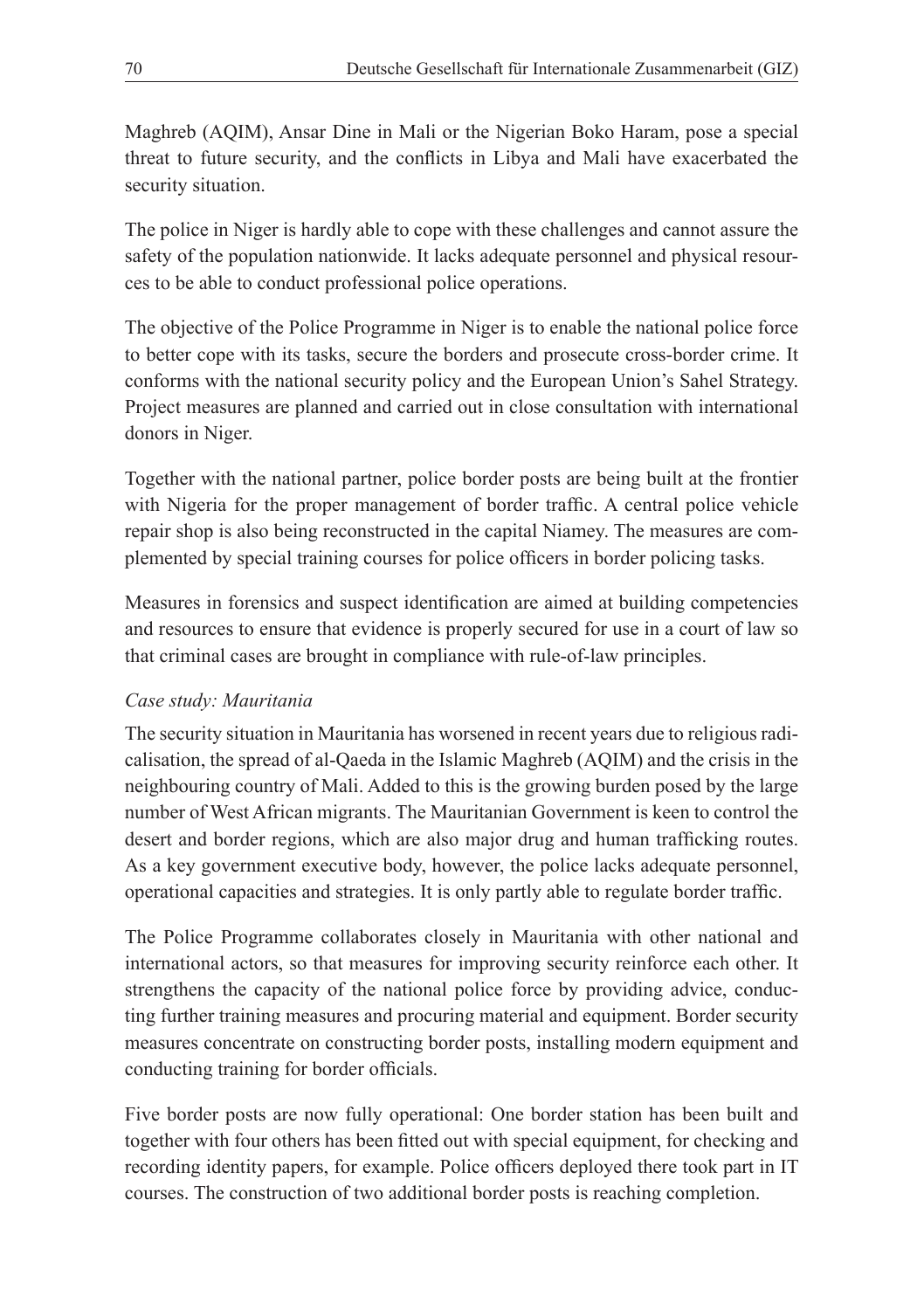Another cooperation priority is expanding police training. The Directorate General for National Security (DGSN) is assisted in developing, setting up and coordinating a comprehensive and professional further training system for border police officers. With advisory services, further training measures and working materials, forensic police units in Nouakchott and other selected regions are enabled to perform their tasks more effectively and efficiently and bring their operations up to international standards.

A national police training strategy was drafted in 2013, which has since been implemented by DGSN in cooperation with its international partners. Twenty-two training modules have been designed for criminal and border police. DGSN and GIZ have jointly drawn up a training syllabus for border police officers and trained instructors. A pool of eight trainers are now in place, who will carry out further training for border police officers and compile competency profiles of more than 300 border police officers.

The department responsible for further police officer training and the rehabilitation of the police academy has been supported with further training measures and equipment supplies.

## **Topic box III: Tools and methods in global youth violence prevention**

*Youth violence and the impacts of social violence jeopardise the sustainable development of many countries and are increasingly seen as challenges for German development cooperation. The high propensity to violence among youth is a complex phenomenon that calls for multifaceted and intersectoral solutions. This is why effective strategies for preventing youth violence adopt systemic approaches that bring together actors from various disciplines, the aim being to address the contextual causes of youth violence.* 

*Systemic approaches in youth violence prevention require practical tools and methods for involving local actors and citizens in communities where violence prevention measures are planned. GIZ prepares and applies aids for planning and conducting systemic violence prevention measures in a variety of forms and contexts. Examples will be cited below to illustrate experience from Central America and South Africa, including a mediation programme at schools and initiatives in youth violence prevention in South Africa.* 

In recent years, GIZ has compiled its experience with initiatives in youth violence prevention in detail and has drawn up a set of guidelines for planning related measures. The guidelines are designed to help planning based on an assessment of the specific context and go step by step through participatory data collection and analytical and planning procedures. The intention is to help practitioners grasp and manage the complexity of youth violence and they draw on a clear frame of reference that can descri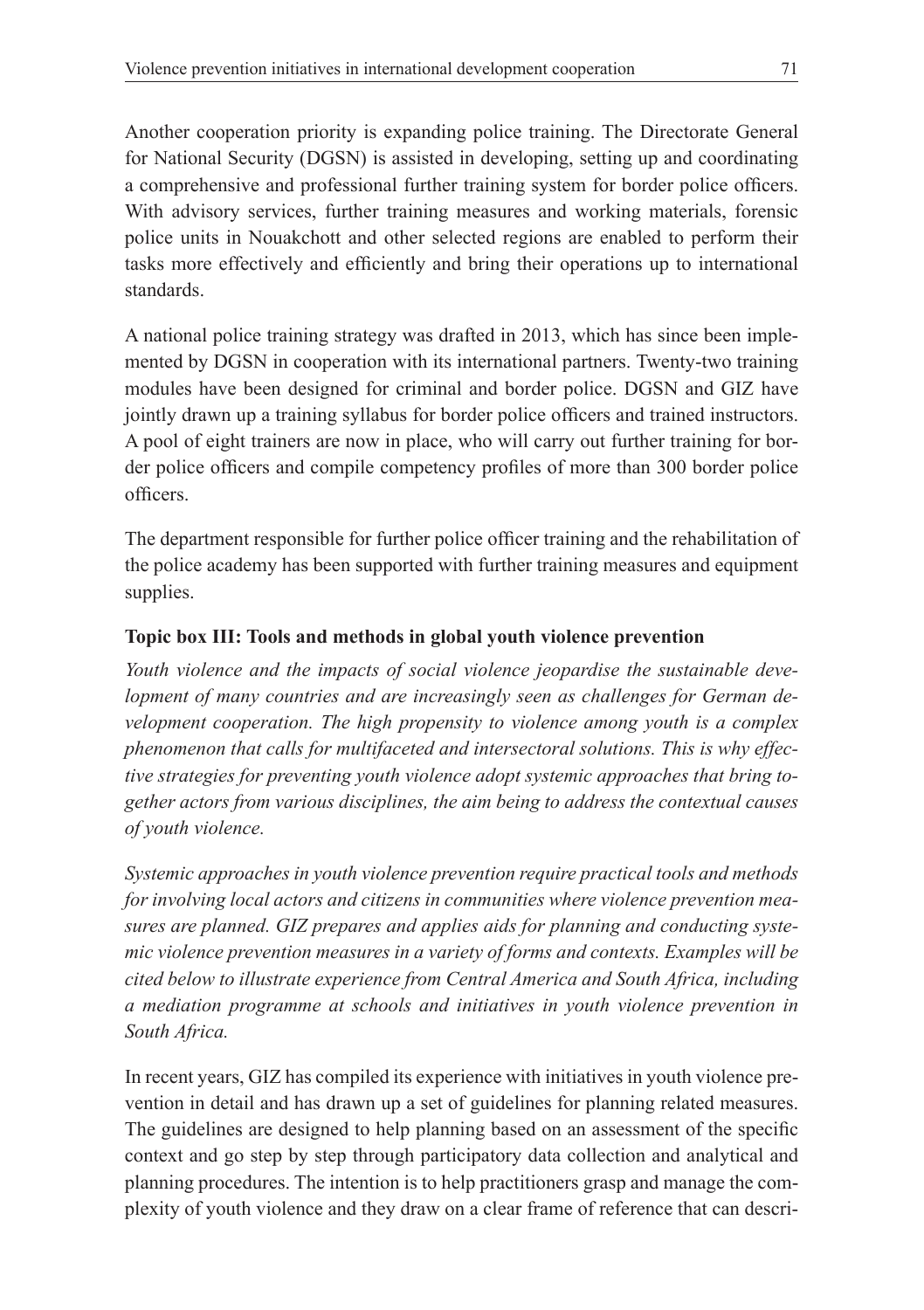be the cause-effect chains. The methodological approach supports civic participation and intersectoral cooperation as the foundation for effective prevention and seeks to bring about a shift in perspective among all stakeholders. In their main section, the guidelines centre on the following procedures: contextual, participatory and gendersensitive assessment of the causes, scale and impacts of youth violence and planning tailor-made prevention measures. They provide two different workshop approaches for this with specific methods and exercises. They also propose a selection of tried and tested approaches and methods for youth violence prevention as options for possible activities in prevention measures. Finally, they contain a range of practical tips and planning aids for their use.4

As part of the aforementioned programme, Preventing Youth Violence in Central America (PREVENIR), a systemic and intersectoral approach to improving peaceful co-existence in families and schools is implemented called Miles de Manos. The Miles de Manos (English: Thousands of Hands) method aims at strengthening the educational and communicative skills of teachers and parents and their cooperation for the benefit of schoolchildren. Innovative training units with several consecutive meetings and events help the adults to better perform their role as guiding figures for children and youth.

Actors at national level are decision-makers in education ministries, teacher training institutions, universities and non-governmental organisations in the education sector. At provincial and district level, staff of education ministries and local nongovernmental organisations are trained as multipliers. The training programme itself is directed at teaching staff and parents. The intention is for teachers and parents to treat children and youth respectfully, responsibly, constructively and democratically without employing violence. This entails taking a critical attitude towards traditional, authoritarian education methods, playing a more conscious role as guiding figures and setting limits.

Miles de Manos is based on various educational prevention models that have provided scientific proof that they reduce risky behaviour among children and youth. These have been evaluated, amalgamated and adapted to the local context in four Central American countries. National support committees have been formed with key actors from the education sector to supervise the educational measures, provide feedback on them and prepare for their incorporation into national in-service teacher training and school curricula. Finally, three specific training modules have also been developed for parents, teachers and mixed (parent-teacher) groups.

Miles de Manos trainers have been subsequently trained and support given to conducting the training schemes in selected pilot schools. Thanks to the phased implementa-

<sup>4</sup> The guidelines can be viewed and downloaded at: http://epflicht.ulb.uni-bonn.de/content/titleinfo/196880.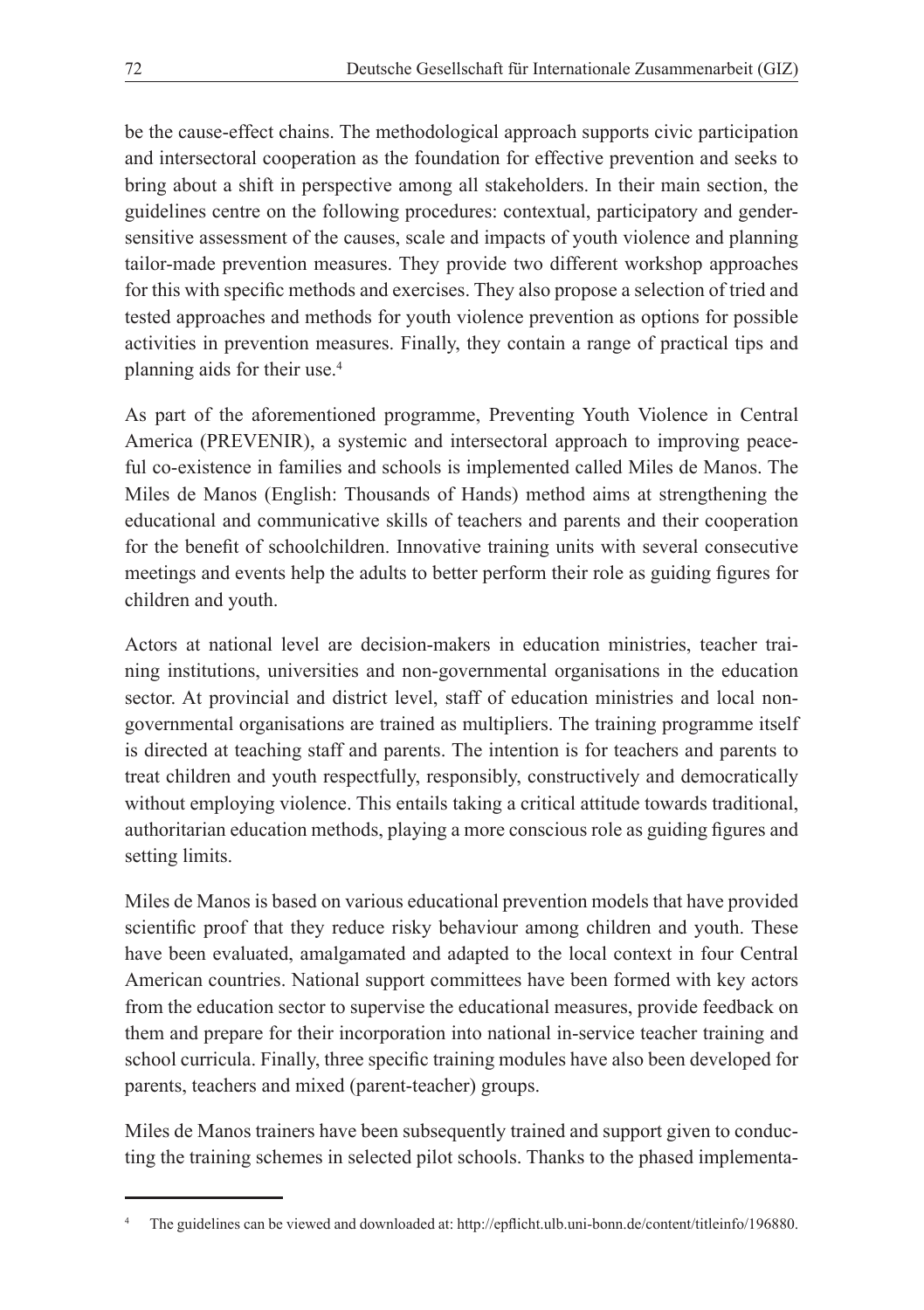tion of Miles de Manos at pilot schools in various countries and results evaluation, it was possible to make ongoing detailed adjustments to the approach. The experience gained has been transferred to school networks and new schools and channelled into an upscaling strategy.

The Miles de Manos meetings are directed by trainers with the principal task of creating an atmosphere of trust and cooperation: The participants should feel free to also talk about unpleasant experiences in their childhood education and analyse these together. They learn methods to help them articulate their expectations of the children. They are also taught how they can reinforce desirable behaviour in children, set limits and decide on responses to undesirable conduct. The meetings afford the participants the opportunity to reflect on their role as parents and teachers and try out new ways of relating to children, in role play, for example. At the end of one meeting, a teacher put it this way: 'We learnt gradually from various examples and experience. I've come to recognise my strengths and weaknesses. We should get rid of the 'negative culture' in our thinking and put positive ideas into practice.'

During the reflections and discussions prompted in the Miles de Manos meetings, many parents and teachers become aware for the first time of the protective role they can play for adolescents in a violent society. At the same time, they are given practical tools to be able to better perform this task. By practising the new methods, first in the group and then as 'homework' (which is evaluated in the next meeting), the participants see a direct bearing on their real life.

Initial evaluation findings indicate that the children whose parents and teachers have taken part in the Miles de Manos programme are less anti-social or aggressive in their behaviour, which is seen as a precursor of youth violence. This has been underlined by studies on the impacts of prevention models that were taken as a frame of reference when designing Miles de Manos. Studies on the positive behaviour support (PBS) method currently applied in almost 3,000 schools in 34 US federal states show, for example, a 20% to 60% decline in school disciplinary measures, a heightened awareness of school safety among schoolchildren and a drop in the number of pupils in need of out-of-school assistance.

In addition, the Miles de Manos programme fosters relations among participant parents and teachers through local prevention councils and school networks to disseminate and network the approach on a broader scale.

The aforementioned programme, Inclusive Violence and Crime Prevention (VCP), in South Africa also attaches priority to involving youth in its initiatives and activities, as young people are more frequent perpetrators but also the main victims of violence worldwide. Strengthening youth is therefore essential for effective violence prevention. This is very important in South Africa in particular, where the average national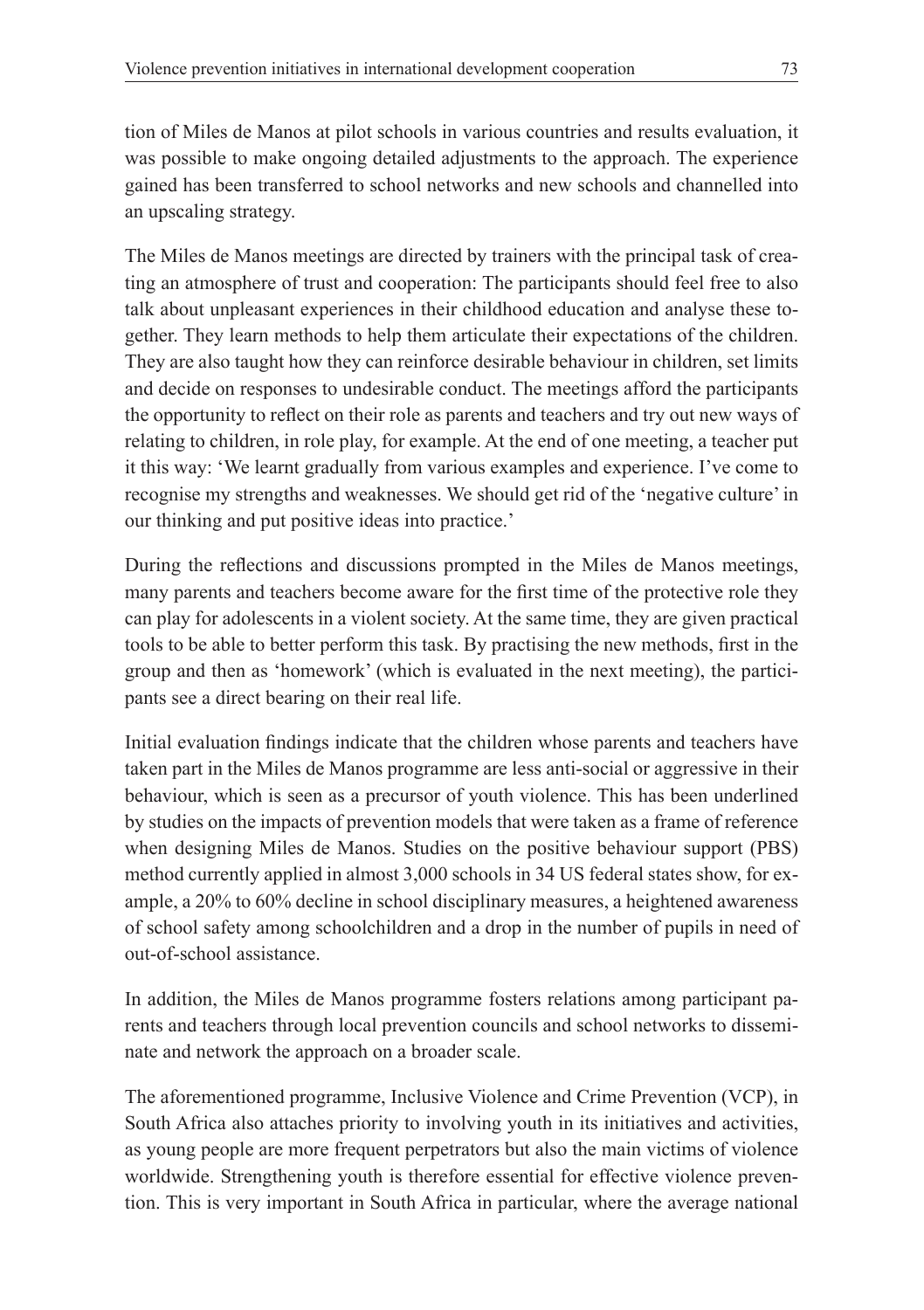age is 25. Most young people want to make a positive contribution to life in their communities and to national development. The facilities and opportunities for harnessing the potential of youth are often lacking, however. With youth-sensitive measures, the programme seeks to encourage their social engagement, which has a beneficial effect on social cohesion in communities and harnesses the special potential of youth for the sustainable implementation of violence prevention measures, but also affords them future prospects and improves their employability.

One of these measures supported by GIZ is the project Youth for Safer Communities. GIZ is carrying out this intervention jointly with a local non-governmental organisation, Masifunde, in Port Elizabeth/Nelson Mandela Bay. In the course of the intervention, so-called peer educators, who form part of the youth groups of local NGOs, have devised a workshop scheme that they are carrying out at schools throughout Nelson Mandela Bay. During each workshop, ideas are developed together with the pupils for making their respective communities safer and selected project ideas are then implemented. Altogether, these workshops have been held at 40 schools and over 4,000 young people reached directly.

Leading up to the workshops, peer educators gain a general picture of violent crime in their respective precincts in interviews and visits. The young people ask the police, community representatives and residents for relevant information, which they then discuss along with their own experience and also with reference to violence prevention approaches and the special role of youth at the respective schools in the city on South Africa's East Coast. Besides an interactive workshop segment, the young peer educators make use of various media to reach the pupils. They have written and recorded a song, for example, filmed a documentary on so-called local heroes for more safety in their suburb, Walmer Township, and issued several special editions of their magazine, Walmer's Own, on the subject of safe neighbourhoods and communities. These media are now propagating the knowledge gained.

An outstanding feature of these initiatives is that the young people hold the workshops at a whole range of schools in different social settings. This traverses the boundaries and disparities between different population groups and cements social cohesion. The project is also unique, because it is planned and carried out by youth for youth. To awaken interest in similar measures among other non-governmental organisations, GIZ and Masifunde are preparing support mechanisms to replicate the approach.

GIZ also supports youth promotion and violence prevention measures in the post-conflict fragile state of East Timor, where more than two-thirds of the population is under 30 years of age. With high youth unemployment, a lack of employment opportunities and insufficient education prospects in the formal and non-formal sector, young people have little hope of social advancement. Confrontation with violence in public places and personal experience of it in the family and at school exacerbate their propensity to commit violent acts. Youth work lacks an adequate institutional infrastructure and is not extensively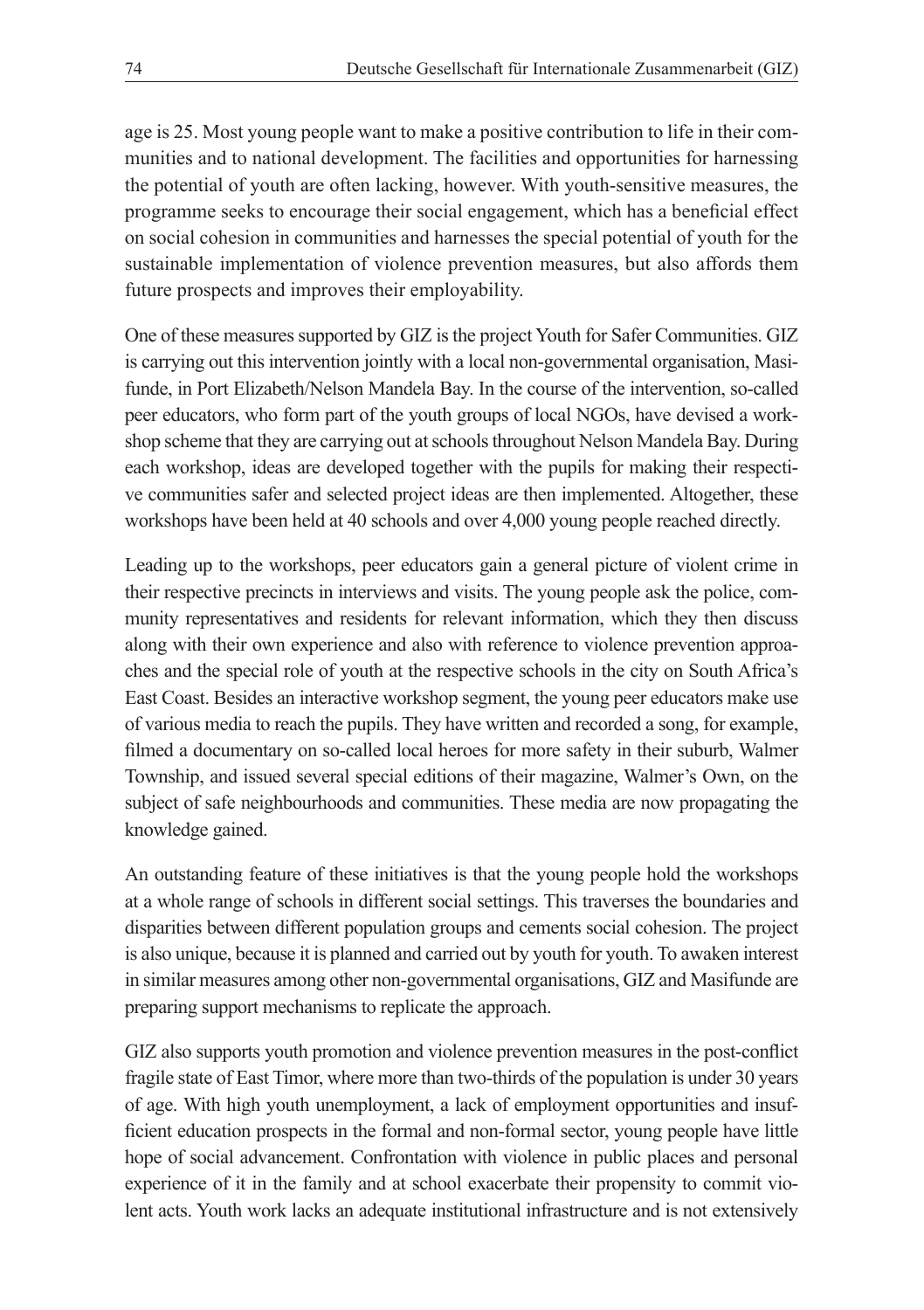networked; hardly any youth support actors are professionally qualified, with almost no courses of study or further training available so far in East Timor. There are very few established national and local coordination mechanisms to effectively harmonise the youth work of government and non-governmental institutions. The general conditions are not conducive to non-violent conflict resolution among youth and few preventive measures are undertaken.

Together with the implementing partners, the State Secretariat of Youth and Sports (SSYS) and the Convention against Corruption (CAC), the project trains government and civilsociety youth promotion institutions to enable youth to settle conflicts peacefully in their everyday life. It targets female and male youth aged between 16 and 30 in rural and urban areas. Special attention is paid to ensuring that girls and young women benefit as much from the measures as their male contemporaries.

The project adopts a multi-level methodological approach. On the one hand, it comprises measures to expand the capacity of government and non-governmental partners. On the other, it includes youth promotion measures facilitated through finance for organisations and local initiatives. Youth promotion measures agreed on in youth sector networks are conducted by the actors as pilot measures in four districts of the country and experience evaluated and compiled for subsequent dissemination.

The present project of the Peace Fund follows on from its predecessor (2008-2013). More than 40,000 Timorese youth have been reached here with peacebuilding projects and further training, over 40% of them young women. About 90% of the 4,000 participants surveyed indicated that the respective measures had made a tangible contribution to peacebuilding effects in their community. The current project is now conducting more measures to upgrade the capacities and competencies of government and non-governmental partners (non-governmental organisations) in the youth sector (capacity development). Local initiatives for youth are also being specifically promoted with finance for organisations. Primarily in the rural districts of Ermera, Aileu, Manatuto and Baucau, the participant actors jointly plan youth promotion measures in networks. Based out of selected youth centres, these are then implemented as pilot measures.

# **Lecture: From the field: Violence prevention and (social) media - good practices from Latin America, South Africa and East Timor**

*With funding from the German Government and other donors, the Gesellschaft für Internationale Zusammenarbeit (GIZ) supports measures for the prevention of various forms of violence directed against disparate social groups in Africa, Asia and Latin America.* 

*Citing examples from South Africa, Latin America and East Timor, we shall describe the complexity of the problem of violence, the various prevention approaches and resources using modern means of communication and the alliances with government and private partners in violence prevention.*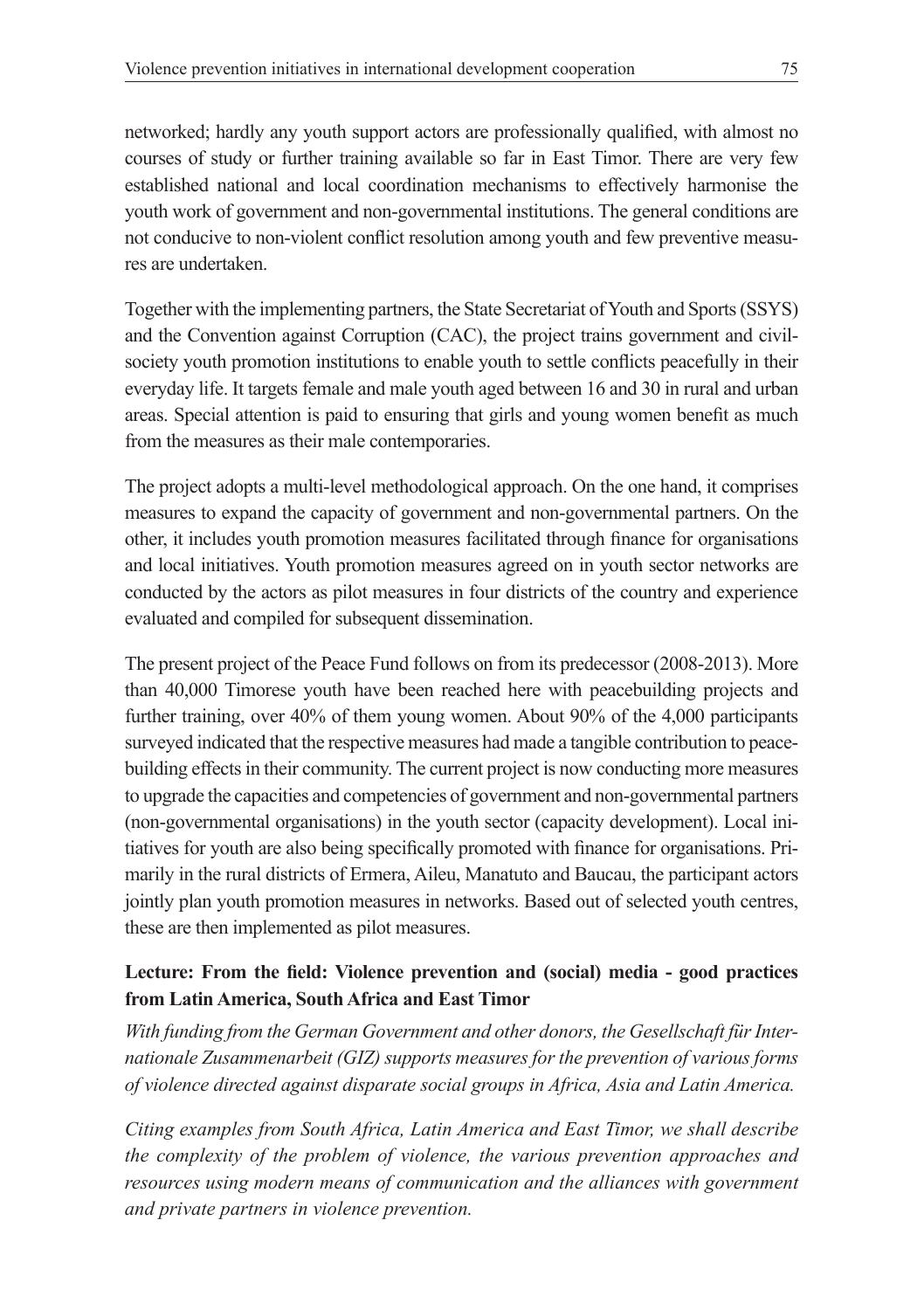New media, such as Internet, smartphone apps or YouTube videos not only help to appeal to new, often younger target groups, but also make information and messages on relevant issues of violence and conflicts permanently available at reasonable cost. For example, the short film on the poster in the village shop or the latest performance of the theatre group is available at any time on YouTube for interested viewers. Apps and role play are used to influence values and give peaceful co-existence cult status. Monitoring Facebook comments on acts of violence provides insights into social acceptance or rejection and ideally, networking users can have a positive influence on behaviour. Another aspect of Internet and smartphone use is providing information on violence and conflicts in real time. The idea of public agencies making crime and violence and traffic radio available online in real time may seem strange to people in Germany, but these kinds of measures are not alien to countries with high rates of violence.

Gender-specific violence against women is still widespread in the Andean Region and Paraguay. The above-mentioned regional programme, ComVoMujer, applies several strategies in its work. By means of campaigns, media participation, studies and information, it exerts influence on socio-cultural attitudes and behavioural patterns that legitimise violence against women and social gender inequality. It supports various government, non-governmental and private-sector actors in carrying out preventive initiatives and instructs them on the issue in participatory discussions tailored to target-group needs and conditions.

The social media campaign 'I am Katja's hand', for example, seeks to draw attention to the problem of female homicide by recounting the fate of Katja Cabezas from Ecuador, who had one of her hands cut off during an attempt by her partner to murder her.<sup>5</sup>

Similarly the FOSIT programme in Guatemala supported the campaign 'I say no to violence against women', where males of all ages and origin from the community bring forward the message for behavioural change in respecting women rights by radio and in TV and YouTube spots. The radio spots were transmitted not only in Spanish but in 3 Maya dialects.

The costliest form of violence is against women in couple relationships. Most affected are young women between 13 and 20. The costs of all kinds of violence for low-income and middle-income countries account for 11.16% of global GDP. Although most companies have so far viewed partner violence against women as a private matter, for which they bear no responsibility and which does not concern them, a gradual shift is taking place. A growing number of firms are aware of the diverse impacts of violence against women on their business and have taken appropriate measures.

In their work on violence prevention, companies increasingly aim at a younger public, for one thing because, like German enterprises, they want to attract new young personnel

<sup>5</sup> Facebook link: *https://www.facebook.com/Yo-soy-la-mano-de-Katia-799795253442470/timeline/.*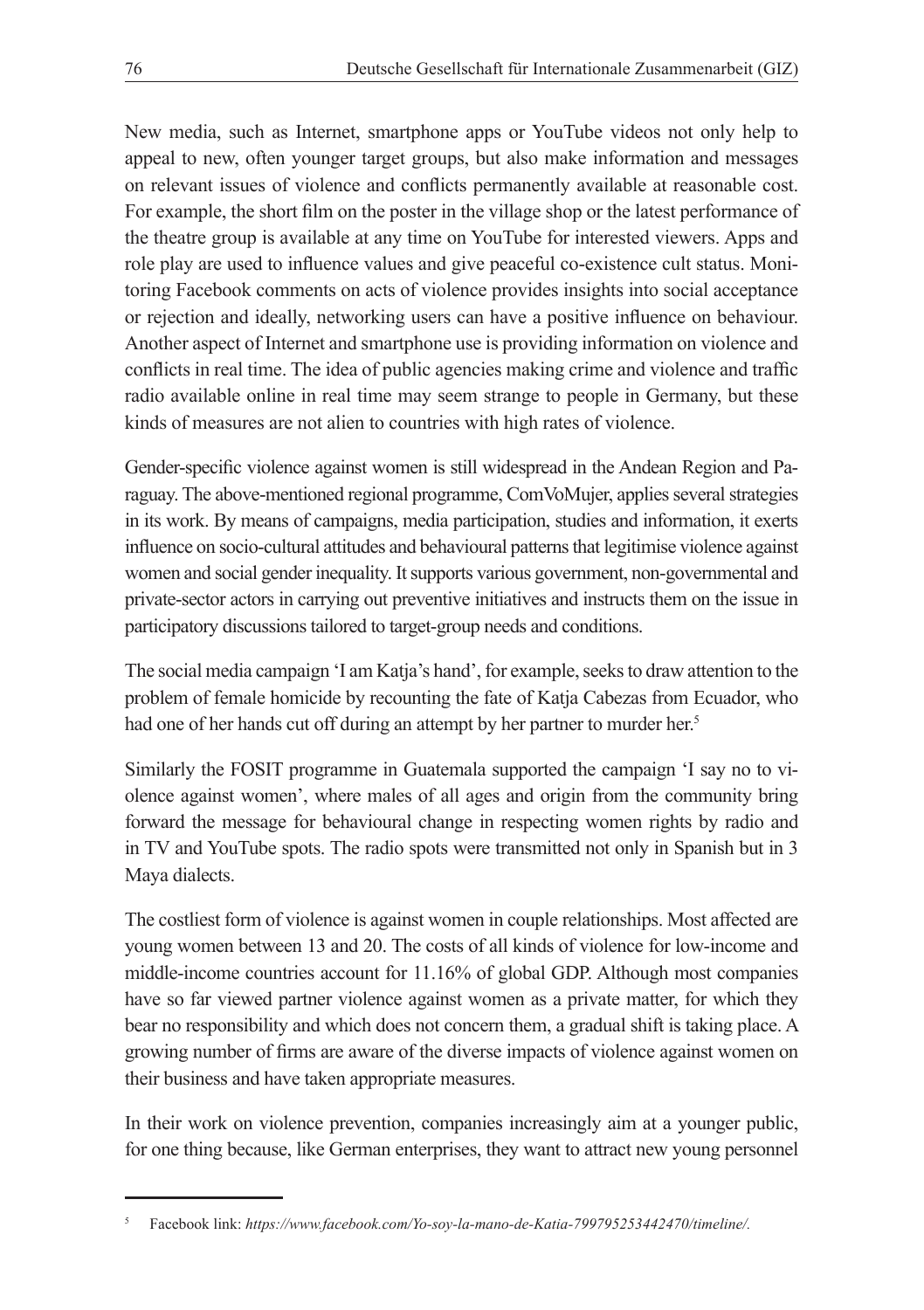and for another acquire new, primarily young clients who are more concerned with social issues.

Thanks to their expertise in using social networks, companies in particular offer great potential for reaching many people through broad prevention measures and campaigns, above all a young public. This potential is already being put to intensive use in South America, but there is still more scope there and in Germany. Businesses approach their clientele via modern social and traditional media by associating their core business with messages criticising violence against women, for example, or motivate their personnel to create a culture of zero tolerance towards violence against women inside and outside the company. For this, they make use, for example, of advertising clips, Facebook sites, smartphone applications and in-house information networks. These measures and products can be simply adapted to various contexts and successfully implemented everywhere, including in Germany.

ComVoMujer advises the firms in devising campaigns and products, including in social media. One example of this is the partnership with Ecuadorian telephone company CNT to jointly develop an application for smartphones. This is used to inform a broad public on forms of violence against women, and also enables users to seek and find rapid assistance. This help can be requested via the application with a direct, anonymous emergency call. Alternatively, trusted individuals can also be contacted quickly by means of specific text messages (SMS).<sup>6</sup>

Another example is cooperation with the pharmaceuticals company, Bagó, in producing videos.7 In addition, an online certification scheme has been developed with companies in response to demand.8

ComVoMujer itself also makes intensive use of social media to inform and mobilise. It circulates its own and partner publications and information on forthcoming events via Facebook. A blog discusses specific topics with readers, and also invites them to write texts themselves.<sup>9</sup>

The above mentioned programme for citizen security and social conflict transformation (FOSIT) in Guatemala focuses on the utilization of "new media" in two ways. On the one hand, the programme supports video and radio spots to promote the already mentioned prevention of violence against women as well as – through cartoons – to illustrate ways of how to deal with social conflicts.

<sup>6</sup> For examples, see *https://play.google.com/store/apps/details?id=com.artech.appinfoemp.informativo* and *https://www.youtube.com/watch?v=V90LwkJ\_P3o*

<sup>7</sup> Example: *https://www.youtube.com/watch?v=2bme5AbBVZU; https://www.youtube.com/ watch?v=nzSragAgCE8*

<sup>8</sup> Example: *http://www.empresasegura.org/; https://www.youtube.com/watch?v=o8wNBCAiyC4*

<sup>9</sup> YouTube: Canal Libre de Violencia; bloqueandolavcm.org; Twitter: @ComVoMujer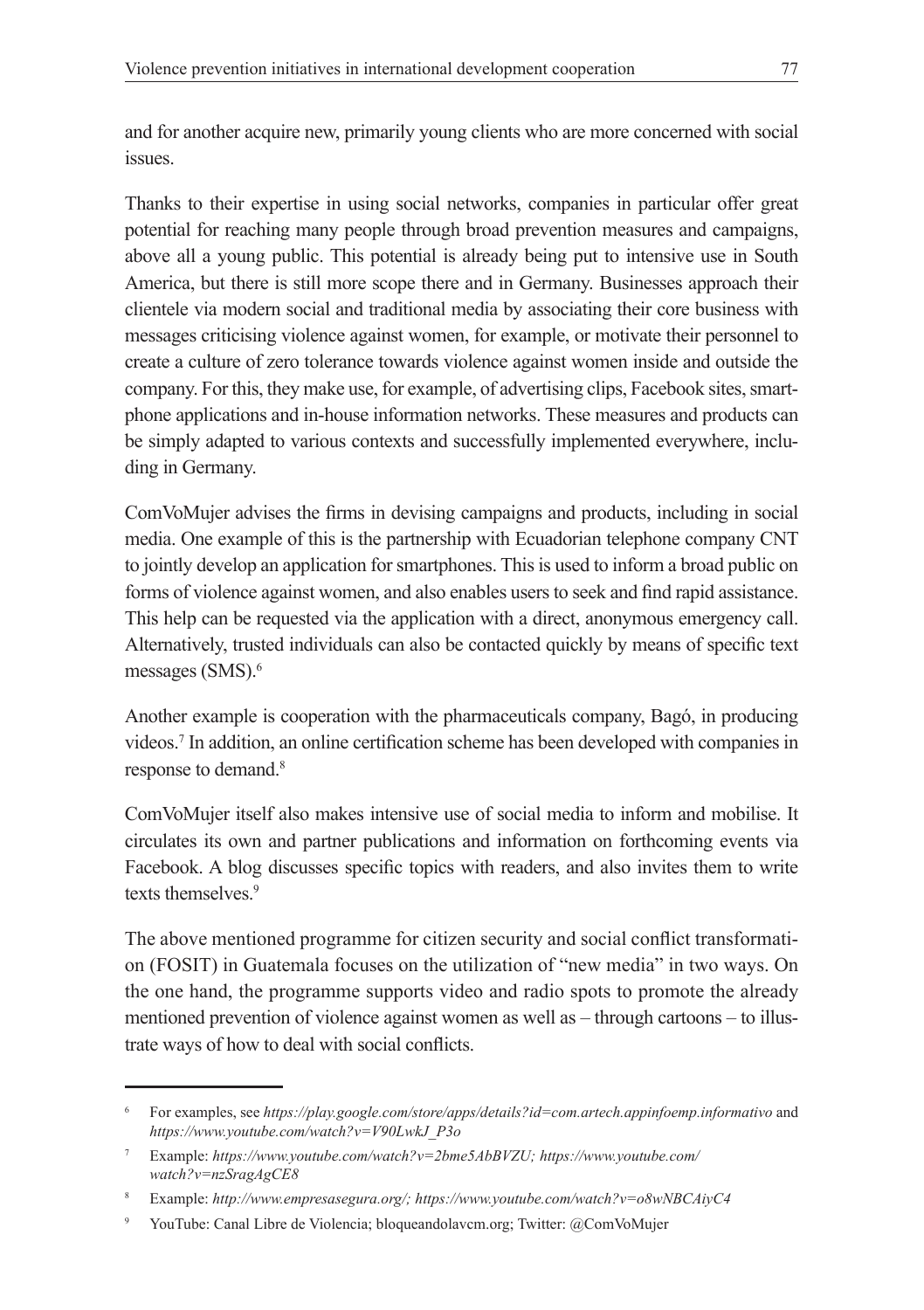On the other hand, FOSIT promotes the utilization of web-based applications to increase capacities and knowledge for violence prevention, for example through a GIS-based mapping system to localize sites and types of violence, or through the establishment of a distance learning course on violence prevention.

The project in East Timor described above makes use of innovative means of communication to convey non-violent messages. After decades of violence, the nationwide film campaign 'Superwoman for Peace', for example, was met with a very favourable societal response. The films show young people peaceful ways of resolving conflict. This medium is flanked by road shows, where the actors also show the films in provincial districts and discuss them with young people. This has reached over 10,000 urban and rural young people locally. From an interview with the leading actress: 'More and more people recognise me on the street. Children shout 'Superwoman' after me or the motto of our films: 'Attack problems, not people!' This is unique. I can see that people do not just recognise me, they also understand the content of the film.'

The programme 'Inclusive Violence and Crime Prevention' in South Africa uses memorable video sketches to illustrate the challenges for violence prevention and its own initiatives.10 Via YouTube or the above-mentioned platform for violence prevention in South Africa (www.saferspaces.org.za), these videos are broadly circulated and well received. In addition, the Safer Spaces platform applies additional interactive methods to promote exchange and public discussion on issues of violence prevention, including blogs, extensive sets of resources and further links as well as contacts to a growing community of practitioners in violence prevention.

In many different ways, GIZ contributes to limiting the potential for violence and to its prevention in various forms. Different contexts call for individually appropriate, systemic and intersectoral solutions. Growing urbanisation and migration, resource depletion and the progressive merging of international organised crime syndicates will pose even greater challenges in future, but a range of experience and good practices shows that prevention measures can mitigate violence, which is certain to remain a highly relevant issue: The Sustainable Development Goals only recently adopted at the UN General Assembly at the end September 2015 will also afford many different intervention points in future for various approaches to prevention initiatives in developing countries as well as in Germany. Goal 16, Peace, justice and strong institutions, provides the main guideline of course, but the targets of Goal 1 (No poverty), 3 (Good health and well-being), 4 (Quality education), 5 (Gender equality), 10 (Reduced inequalities) and 11 (Sustainable cities and communities) also have a direct bearing on violence prevention and attest to the efforts of the international donor community to continue to actively address the many different facets of violence and its prevention.

<sup>10</sup> Example: *https://www.youtube.com/watch?v=lEfxOFiHXzE*